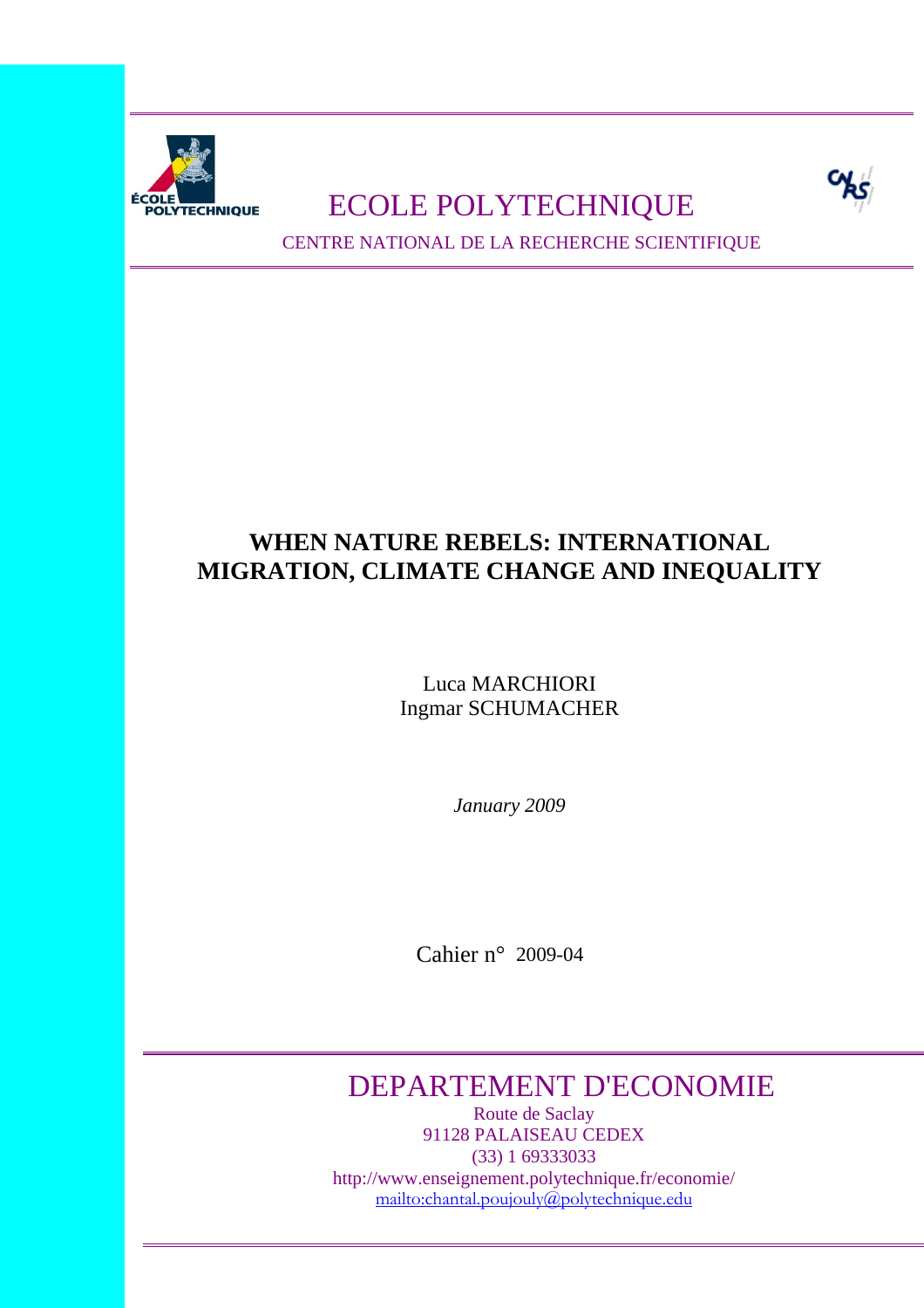# When nature rebels: international migration, climate change and inequality

Luca Marchiori<sup>∗</sup>

Ingmar Schumacher†

January 28, 2009

#### Abstract

This article analyzes the link between climate change and international migration. We use a two-country overlapping generations model with endogenous climate change, in which the production in the North generates climate change which negatively affects the productivity of the South. Our main findings are: (i) climate change will increase migration; (ii) small impacts of climate change have signicant impacts on the number of migrants; (iv) a laxer immigration policy increases longrun migration, reduces climate change, increases North-South inequality if DRTS are significant;  $(v)$  a greener technology reduces long-run migration, provides a doubledividend in favor of the environment, reduces inequality if the migrants' impact to overall climate change is large. The preference over the policies thus depends on whether the policy maker targets inequality, wealth, the number of migrants or the environment, but the qualitative ranking between the policies does not change if the policies are costly.

JEL Classification:  $F$  22, J 61, O 13

Keywords: climate change, migration, North-South model, overlapping generations, inequality.

<sup>∗</sup> IRES, Université catholique de Louvain, 3 Place Montesquieu, 1348 Louvain-la-Neuve, Belgium. Email: marchiori@ires.ucl.ac.be.

<sup>†</sup>Department of Economics, Ecole Polytechnique, and Department of Economics, University of Trier. email: ingmar.schumacher@polytechnique.edu, tel.: +33169333038. The author is grateful for financial support from the Chair for Business Economics and the Chair EDF-Sustainable Development at the Ecole Polytechnique.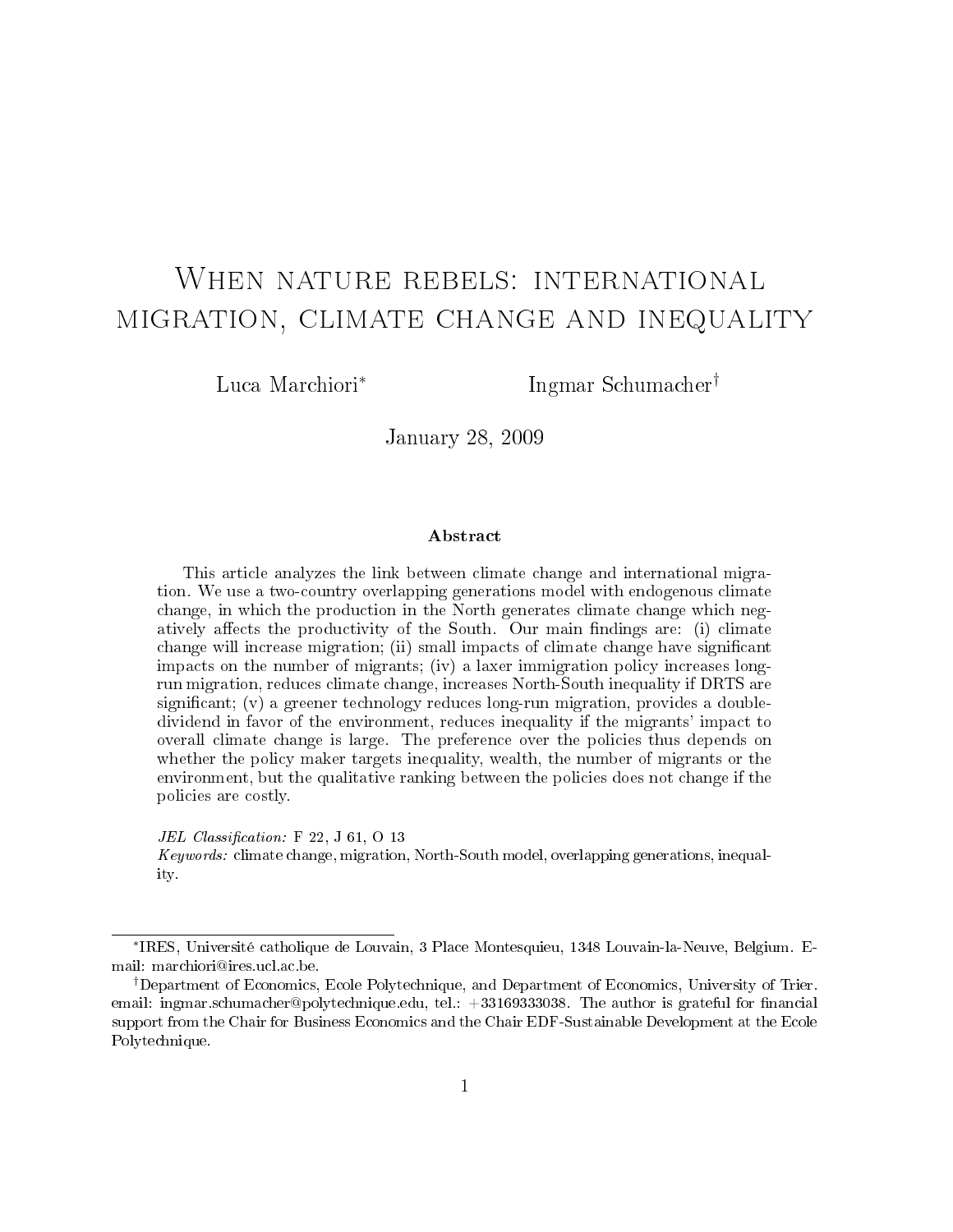# 1 Introduction

Without doubt there is a growing concern over how and whether climate change will affect international migration. Although the economic literature has dealt with many aspects of migration, the treatment of the relationship between climate change and migration has not yet been satisfactory. Our focus in this article is to shed some light on this dark area of economic analysis.

The recently published Stern review on climate change advances an unambiguous message: "An overwhelming body of scientific evidence now clearly indicates that climate change is a serious and urgent issue. The Earth's climate is rapidly changing, mainly as a result of increases in greenhouse gases caused by human activities." (Stern,  $[39]$ , p.3) This claim is without a doubt now a widely accepted fact in the scientific community. Another commonly anticipated point is that the "poorest countries will be especially hard hit by climate change, with millions potentially pushed deeper into poverty. (Stern [39], p.487) Possible and predicted effects of climate change include land loss due to sea level rise, loss of biodiversity, productivity declines, warmer and drier climates or wetter regions and more extreme weather events (see IPCC [26] ).

As some regions are proner to be affected by several of these adverse effects than others. it seems logical that inhabitants of these regions will try to avoid those effects. However, many poor regions either lack finances to abate or they do not emit enough to have any significant impacts from abatement activity. Usually, mitigation or adaptation are then proposed as the only possible ways of dealing with these problems. As ought to be clear however, those regions that are already extremely poor and vulnerable even before climate change impacts them, will be unable to mitigate or adapt in the usual sense. Therefore, very often the only hope left for people is to move away from the inhabitable area to one which might give them better living conditions.

It is this particular setting which shall be investigated in this article. We shall focus on the link from human activity over climate change to international migration. The main questions which we wish to explore are the following: What are the environmental reasons for people to migrate? What are the welfare effects? What could potentially be welfare-improving? Which are the effects of different policies?

It is well-known that the effects of climate change are difficult to measure. The evident lack of strong data thus requires a more thorough theoretical analysis of a kind which we intend to pursue here. The first section shall give an overview of the data which exist on international migration and climate change. We then build upon a model similar to Galor [19] and investigate, step-by-step, the key issues driving migration in a two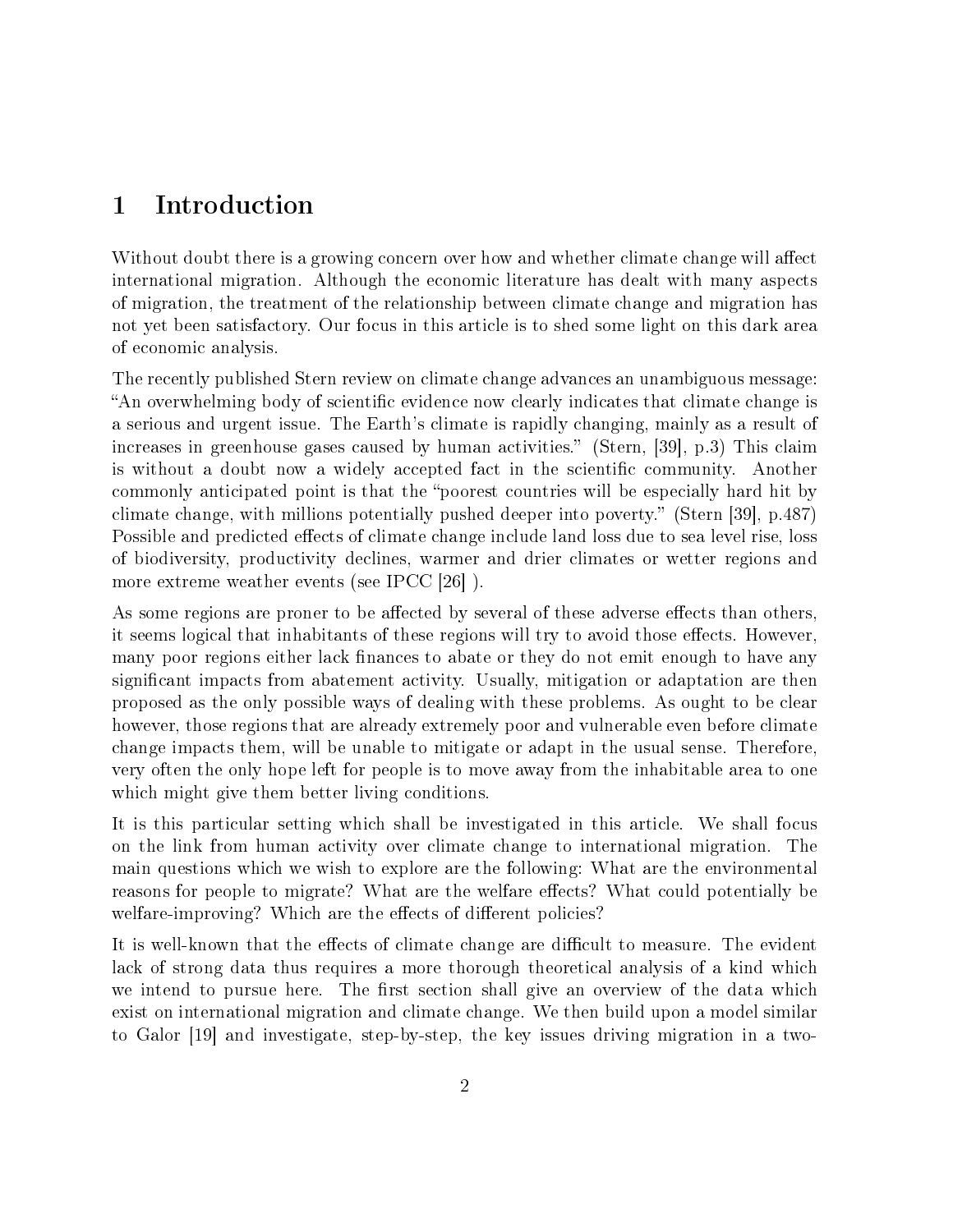country, overlapping generations world with climate change and migration. As climate change is a long-term phenomenon we shall mainly focus on the steady state perspective, but nevertheless allow for the effects of short-run interactions.

Migration between two countries or regions has traditionally been analyzed within the Harris-Todaro model ([22]), see also Ghatak et al. [20] for a survey. The model of Harris and Todaro explains rural-urban migration in a general equilibrium model. However, the static framework of the Harris and Todaro model may miss endogenous feedbacks or can only assume these exogenously. Models which are able to analyze these feedbacks are two country models like Galor  $[19]$ . He analyzes the welfare effect migration in a two-country overlapping generations model where he allows for bilateral migration where migration decisions are mainly driven by differences in preferences. Crettez et al. [12] extend Galor's model to include land as a third production factor.<sup>1</sup> Here we shall focus on climate change as a possible driver behind migration decisions.

Our main findings are as follows: (i) climate change will most likely increase overall migration; (ii) even small impacts of climate change can have significant impacts on the number of migrants; (iii) taking responsibility for its externality a laxer northern immigration policy will increase world migration and worsen climate change; (iv) North-South inequality may increase or decrease via appropriate green or immigration policy; Finally, the type of policy is crucial for the preference over the one or the other, especially if the North tries to pursue several targets simultaneously. The targets we look at are welfare, the policy's implication for climate change on the effect on North-South inequality.

# 2 Climate change and migration: facts and future

This section is designated to provide an overview of important facts on climate change and migration, as well as to present reasons for the particular assumptions which we use later throughout the article. In the first part we summarize key facts on climate change and in the second part we focus on the environment as a leading cause of migration.

<sup>&</sup>lt;sup>1</sup>The literature has also focused on the impact of migration on the economy of the destination and origin countries. Migration can affect labor market outcomes such as wages (Borjas [28]) or unemployment (Bencivenga [6]), pension systems (Razin and Sadka [37]) or human capital formation (Vidal [41]) and growth (Beine et al. 2001).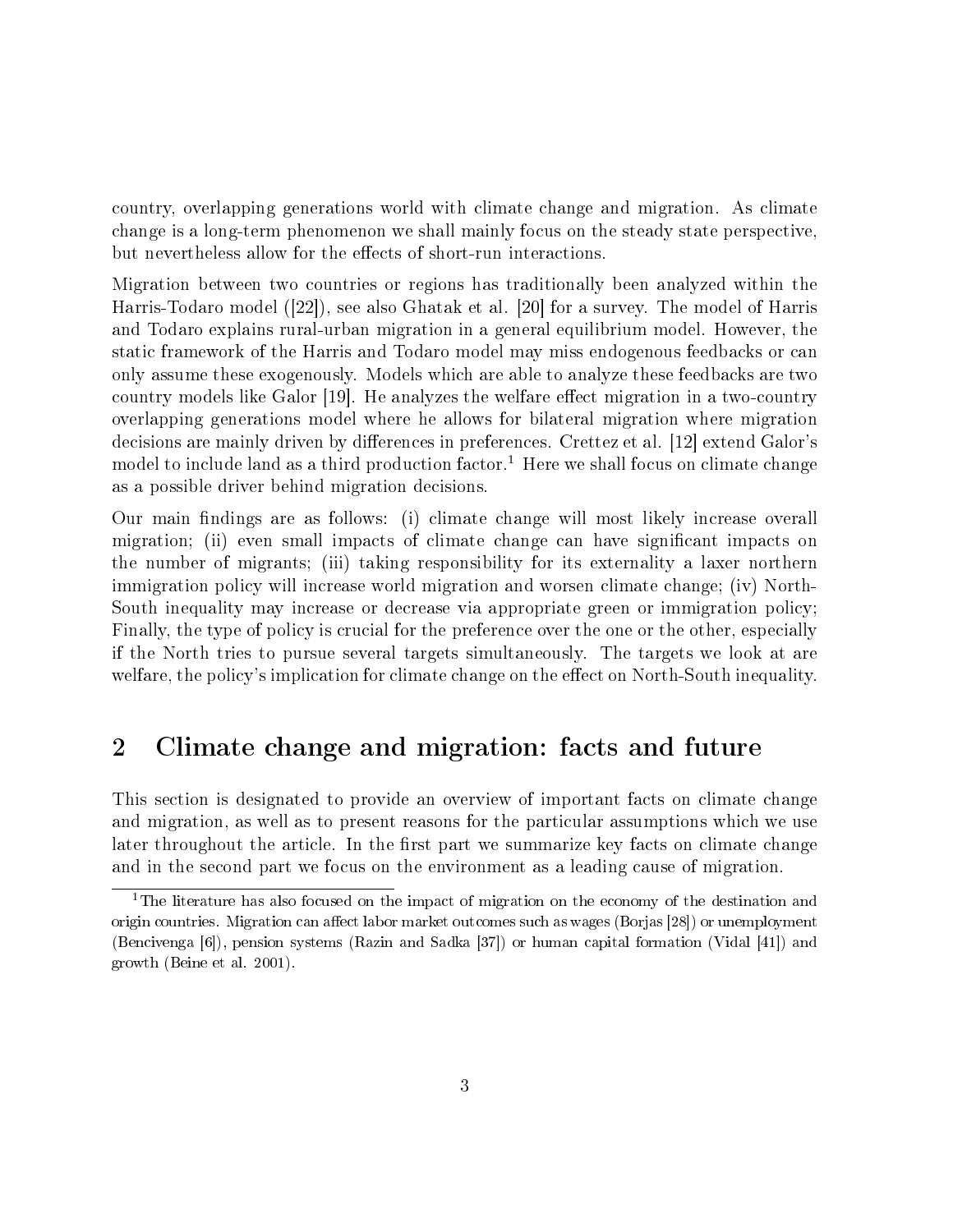### 2.1 Climate change

The IPCC Third Assessment Report (TAR) concludes that the emission of greenhouse gases from human production activity led to an increase in  $CO<sub>2</sub>$  equivalent concentrations from 290 ppm to 440 ppm during the course of the past 150 years. The more greenhouse gases accumulate in the atmosphere the more they will prevent the infrared radiation emitted by the sun to escape the atmosphere of the Earth. This then leads to a warming which is expected to lie anywhere between 2 °C and 6 °C for the next 100 years, depending on the path we humans choose for economic development (see IPCC TAR [27]). Most of these increases in greenhouse gases must be attributed to the rich countries. For example, the estimates provided by Enerdata in its Energy Statistics Yearbook suggest that the European Union, North America and Japan together account for close to 60% of annual world emissions, even though they host only 16% of the world population.

The main reason for this disparity is the use of the amount of primary energy resources<sup>2</sup> in production, which accounts for most of the  $CO<sub>2</sub>$  emitted into the atmosphere. The use of these inputs differs drastically between the developed world and the less developed world. Estimates from the International Energy Annual 2004 suggest that Northern America, Europe, Japan and China together account for roughly 65% of the total world primary energy use. In comparison to this, the Least Developed Countries use roughly 5% of total world primary energy (IEA [2]).

The costs of climate change can vary drastically, depending on the size of the change in temperature. Whereas the IPPC in various publications suggests that an increase of  $2^{\circ}C$ from pre-industrial levels may lead to economic costs in the range of 2% to 5% of GWP per year, increases above that level may lead to potentially catastrophic costs.

In addition, the distribution of the damages is extremely particular to regions. It is expected that the less developed countries will have to face close to 80% of the world damages from climate change. This is particularly troublesome for several reasons. Most of the developing countries already face the problem of binding income constraints. It is estimated that in 2004 around 800 million people were at risk of hunger (FAO) and malnutrition accounts for approximately four million deaths annually. It is believed that half of those deaths from malnutrition arise in Africa alone. The current estimates suggest that a temperature increase of 2-3◦C will potentially raise the number of people at risk of hunger by 30-200 million. If the temperature increases by more than  $3°C$ , which is a likely scenario of the IPCC, then the number of people facing hunger could increase by an

<sup>2</sup>According to IEA, in 2004 approx. 80% of world total primary energy supply came from oil, coal and gas.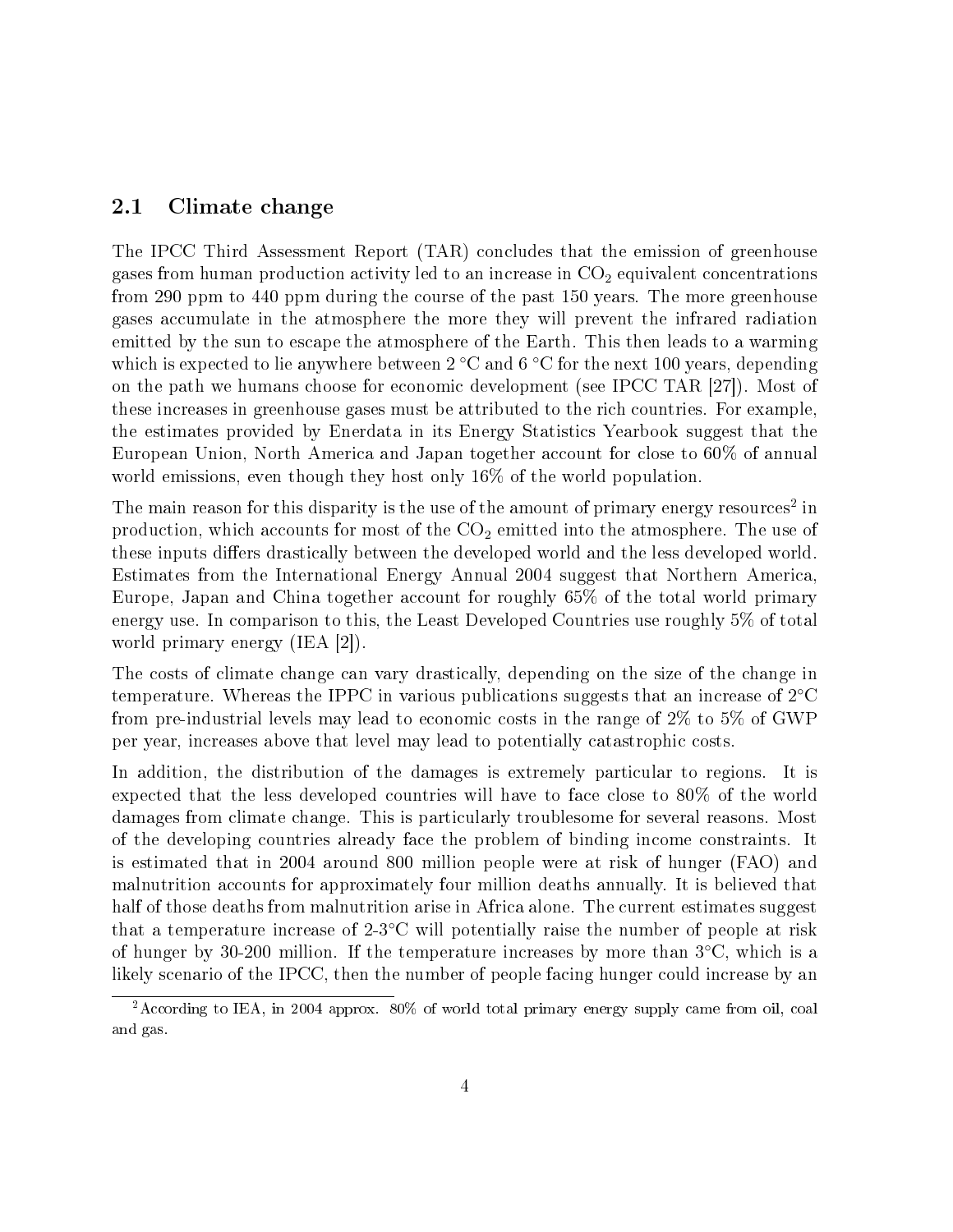additional 250-500 million. It is also believed that most of these will be observed in Africa and Western Asia (Warren et al. [36]). The World Health Organization even estimates that an additional one to three million people will then die from malnutrition<sup>3</sup>, diarrhea or malaria.

Another problem of the effects of climate change concerns the productive capacity of countries. For example, the value added to GDP from agriculture is around 33% for less developed countries, whereas for upper middle income countries only 6.2% (WDID [4]). In addition, around 54% of the developing world's population works in the agricultural sector but only 7% of the developed countries' population. These numbers can be up to 90% high for some of the Sub-Saharan Countries (FAO [18]). The temperature in those countries increased on average by 3◦C during the past decade whereas the total amount of rainfall decreased by roughly 4% between 1960 and 2000. Some countries even face decreases up to 20% like Burundi or Rwanda. This suggests that overall these countries have become drier. If they however face binding income constraints, have a high share of agriculture in GDP and in addition if most of the population is rural and works in the agricultural sectors, then these countries will face more severe consequences from climate change than can initially be grasped.

Remark 1 Two preliminary conclusions can be drawn from the analysis above:

(1) Developed countries are the main emitters and therefore the predominant source of human induced climate change,

(2) Developing countries are likely to face the strongest impact of climate change.

#### 2.2 Migration

Here we wish to give a list of examples where migration occurred due to environmental factors. We shall then proceed to investigate what several researchers suggest will be the future of migration from climate change in particular.

Examples are, contrary to what some critics might suggest<sup>4</sup>, in fact abundant. A quick reading of the existing literature provides many cases. For example, droughts in the US displaced more than 30,000 people in the 1930s (Rosenzweig and Hillel [38]); a tsunami in Indonesia in 2004 displaced 500,000 people (FIG [34]); droughts in Burkina Faso or

<sup>3</sup>For example, Swart et al. [40] estimate that temperate cereals might be faced by yield decreases of up to 22%, thereby substantially increasing food shortages.

<sup>4</sup>For a critical opinion see Black [7].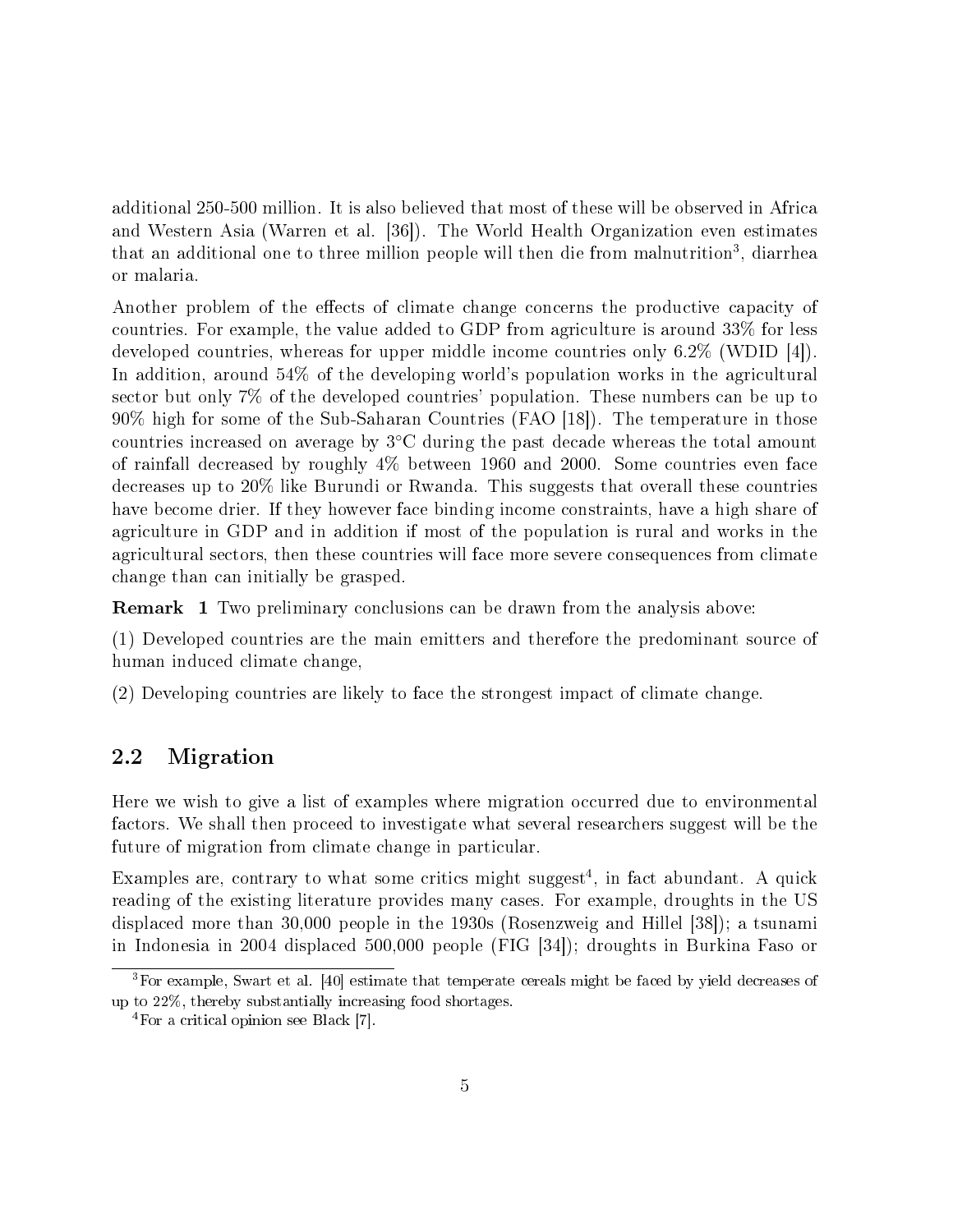Sudan from 1968-1973 displaced around 1,000,000 people (Afolayan and Adelekan [1], Hugo  $[24]$ ).  $5$ 

Several of these cases deserve an additional remark. In Sudan it seems that only a part of the household migrates (the male usually) and then returns after the drought stops. Similar observations hold for Ethiopia where the young generations seem of migration when droughts occur (Afolayan and Adelekan [1]). This suggests two possibilities: either the costs to migrate are too high for everyone to bear such that only a part of the household is able to leave; or people are particularly attached to their homes and expect better times to come again. However, these droughts usually last a short period of time and are therefore only transitory. One would expect that areas where irreversible changes in the climate lead to a permanently higher level of aridity would not see return migration. This is supported two-folded by Henry et al. [23]. Firstly, for the case of Burkina Faso they show that people from arid regions are more likely to migrate (temporarily and permanently) than those from wetter regions. Secondly they suggest that long-run "migrations are likely to be more influenced by a slow-acting process such as land degradation than by episodic events such as droughts." A similar conclusion is drawn by Chen et al. [31], who suggest the population distribution in China depends mainly on the proportion of arable land. Therefore, if that proportion changes due to environmental deterioration one must also expect a change in the population distribution.

Apart from droughts one can observe that extreme weather events also lead to permanent migration. For example, according to Morris et al. [32], after a strong hurricane in Honduras and Nicaragua in 1998 the amount of migrants to the US and adjacent countries rose sharply. Clearly, economic deprivation thus induces people to migrate, but it can also simply be in order to avoid the same event happening in the future. For example, even one year after the Hurricane Katrina had passed, Louisiana had a 4.87% lower population due to emigration (Les [10]).

In Indonesia a tsunami in 2004 displaced around 500,000 people (International Federation of Surveyors (FIG) [34]) internally, meaning they did not leave the country. However, one can expect that they increased the economic and social pressures in the areas they moved into and will therefore effect the migration decisions in those places. Thus, people who were before on the brink of migrating might now finally decide to move.

Remark 2 From this quick overview we can draw a particular conclusion: Permanent migration seems to occur because of irreversible or long-lasting problems like desertication or continuous environmental degradation which removes the subsistence possibility

<sup>5</sup>For more examples, see e.g. McLeman [30], Ezra [15], Morries et al. [32], Kaye [29].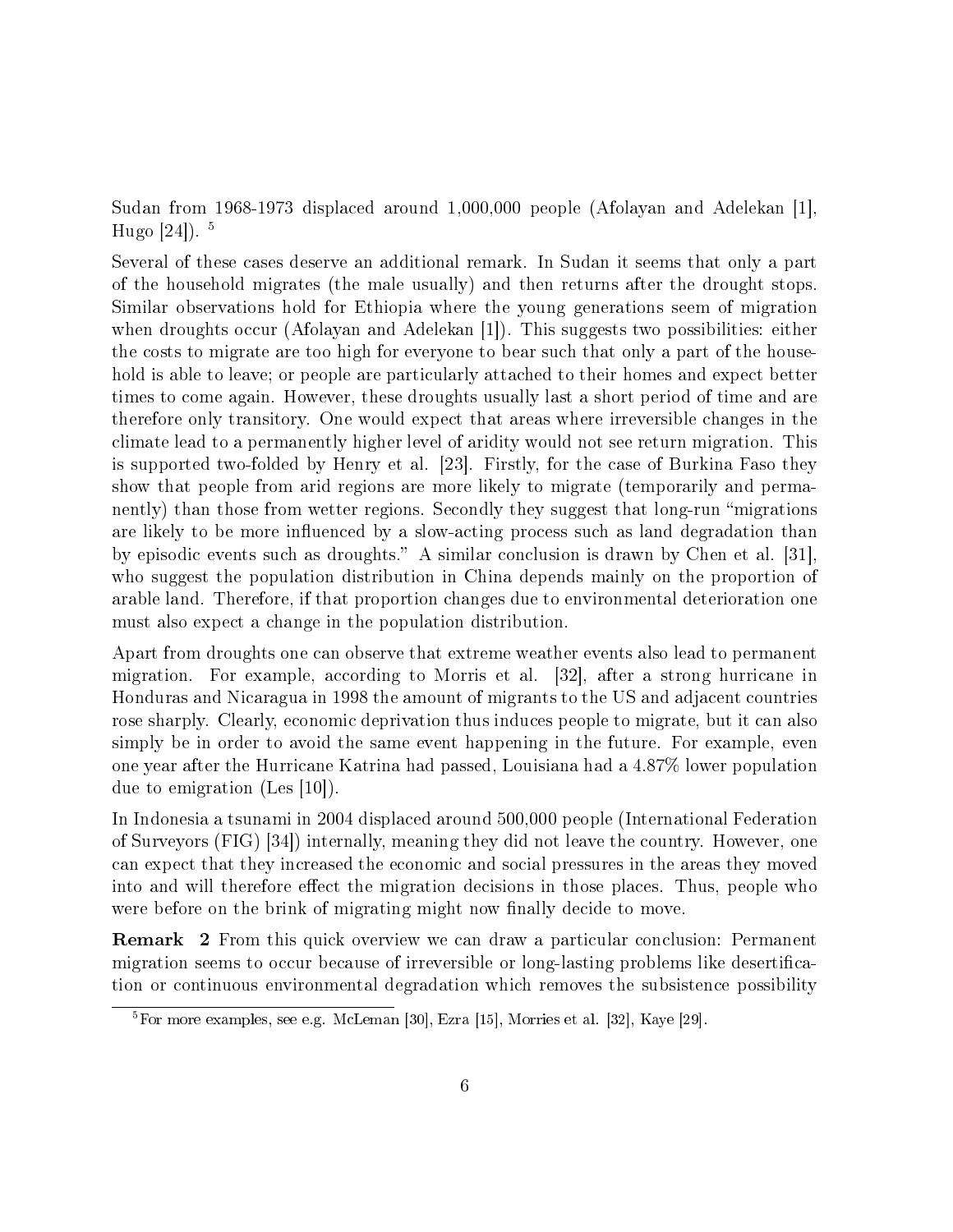of people; or simply because people expect further extreme events in the future and try to avoid these.

These results therefore point toward a further analysis of the effects which climate change has on the expected future migration decisions.

## The future of migration?

It is estimated that the amount of people affected by natural disasters has tripled to a staggering number of 2 billion people over the course of one decade only. Approximately 211 million people are believed to be affected each year. Scientific evidence suggests that this amount is likely to increase the larger the change in temperature from climate change, as this leads to more floods, extreme weather events and desertification (IPCC, Stern review).

Also, as approximately two billion people are living in arid, semi-arid and sub-humid regions, one can expect that only small climatic changes will induce particularly large damages there. For example, it is suggested that the resilience of many arid regions is already weakened. Estimates conclude that up to 20 percent of drylands are degraded, droughts seem to become more frequent (Millennium Ecosystem Assessment (MA) [3]), groundwater depletion intensifies and groundwater quality deteriorates due to increased fertilizer use ( Brown [8] and Brown et al [9]). It is thus clear that if the temperature and the weather variability increase as is expected, then the resilience of the ecosystems will have difficulties to support further stresses.

Many people will then only have the option to leave their homes in order to find a place which is able to support them. For example, the number of migrants increases annually by approximately three million people, half of which come from Africa. It is believed that most of these come from rural areas with severe land degradation. Estimates suggest that more than 135 million people could be at risk of needing to migrate due to desertification alone (INCCCD [25]), and roughly 200 million due to sea-level rise (Myers [33]). If desertification and land degradation thus continues as expected, then the number of migrants will shoot up, too.

Another reason for migration can be the effect of climate change on health and thus working ability. Flavin and Tunali [17] inform that illnesses like cholera, malaria and others are very likely to spread vastly due to increased temperatures and higher humidity. They inform that an increase of around 3◦C can potentially increase mosquito-transmitted diseases by up to two times in tropical regions and by up to 10 times in areas like Europe. Higher water temperatures can increase the production of algae, which again can increase the probability of cholera outbreaks. It is estimated that around 3 million people die from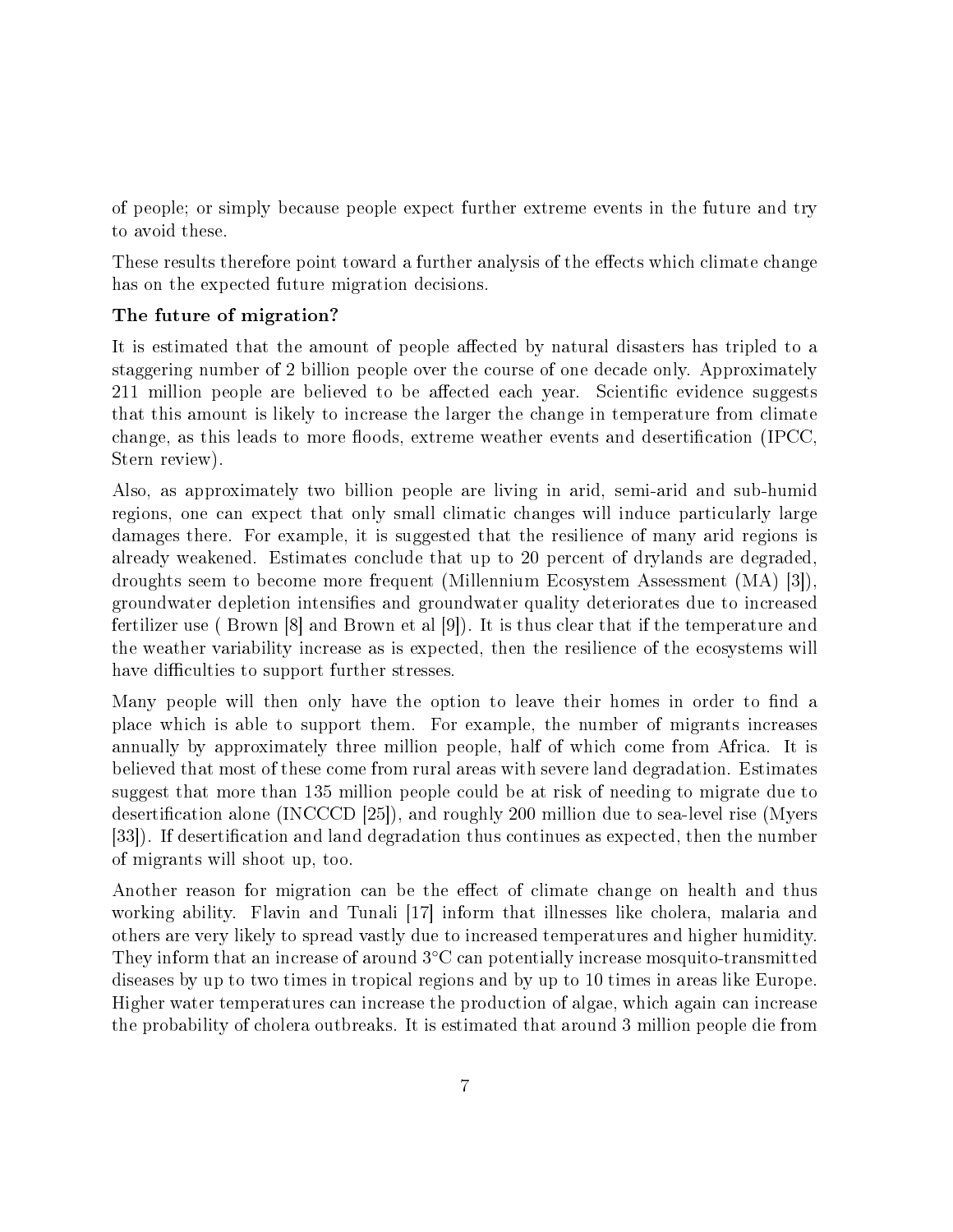malaria each year with up to 500 million suffering near fatal consequences. Additionally, around 17.3 million deaths worldwide (around 33% of total) are believed to be caused by infectious diseases. These deaths are thought to be caused due to shortages of water which result in more use of contaminated water and lower cleanliness (see World Health Report  $(1996)$  [35]). The dark figures for lost working hours due to illness from infectious diseases should by far exceed the deaths. If we use the same ratio as near fatal consequences to fatalities for malaria (ratio of 170), this leads to a (certainly too large) figure of 3 billion people losing some working hours. This however can provide some estimate for lost working hours or reduction in productivity. If this extrapolation is only marginally correct, then this presumes a strong effect of climate change on productivity.

Faced with these figures one cannot easily reject the need to further investigate the impact of climate change on migration and its feedbacks. We shall therefore develop a theoretical model which incorporates these feedbacks. Through this we expect to add to the understanding of the relationship between the economy, migration and climate change.

# 3 The Model

Here we construct a two-country, general equilibrium, overlapping generations model. As we wish to concentrate on analyzing international migration we shall simply assume that firms are profit maximizers in a perfectly competitive world with international capital mobility. Generations however first analyze how much welfare they are likely to obtain at home and then compare this to the welfare they might get from migrating to another region. In case migration is expected to leave them better of, then they shall migrate. Our approach is designed to understand, step-by-step, the welfare implications from migration when climate change plays a significant role for welfare. Most of the article will concern itself with the steady-state perspective of our dynamic model. In terms of notation we shall denote with small letters per capita, with large letters total population. The first subscript refers to the country, the second to the point in time. We write subscript  $i$  to denote a solution which applies to both north and south, such that  $i = N, S$ . Constant returns to scale will be abbreviated by CRTS, decreasing returns to scale by DRTS and total factor productivity by TFP.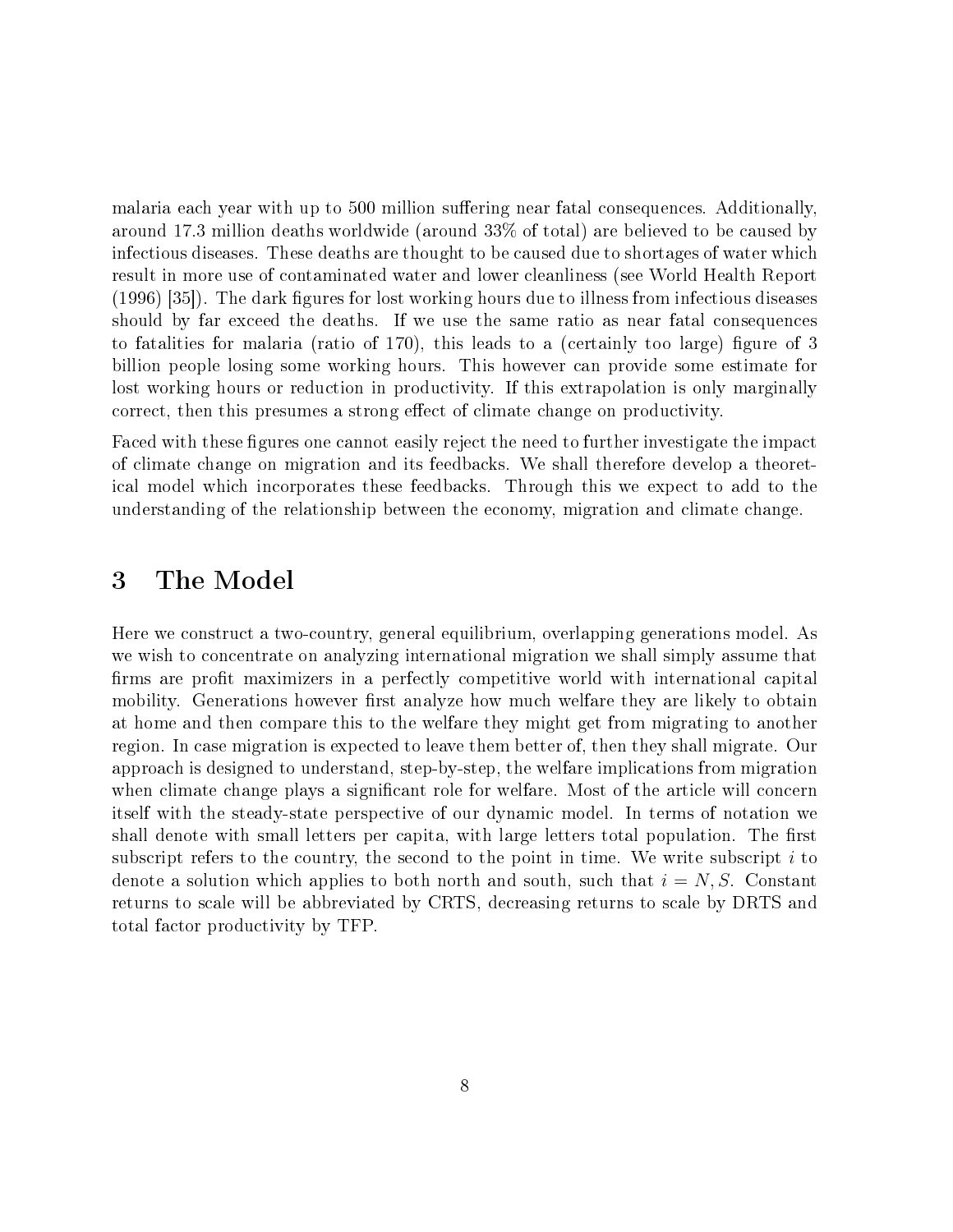#### 3.1 The firm's problem

We assume that in each region there exists a representative firm which produces in a perfectly competitive market using capital and labor as inputs. The production function in each country is of a Cobb-Douglas type where we allow for decreasing returns to scale, such that  $Y_{it} = A_{it} K_{it}^{\alpha} L_{it}^{\beta}$ , and  $\alpha + \beta \leq 1$ .

The discussion on whether production is subject to DRTS or CRTS has been ongoing for quite some while. We allow for both in order to have results which are as broad as possible. DRTS have also been used in theoretical models by e.g. Facchini and Willmann [16] and are empirically supported by the estimations of the Global Trade Analysis Project (GTAP) as well as by other empirical studies (e.g. Basu and Fernald [5]). On the one hand, DRTS makes one vulnerable to the replication argument, which is solely a theoretical argument suggesting that a firm producing under DRTS can split in two and thereby increase overall output. On the other hand, DRTS seems to be a realistic assumption given the empirical results that we have. What we do here is give up a slight amount of theoretical rigor in favor of what is the apparently more realistic assumption. A partial reconciliation between the use of DRTS and the replication argument is that allowing for DRTS can also imply that one views other unpriced and roughly constant factors (like land or other externalities) as important other contributors to production. We would then have for example land, L, such that  $Y_{it} = B_{it} K_{it}^{\alpha} L_{it}^{\beta} L_i^{1-\alpha-\beta}$  $i^{1-\alpha-\beta}$ , and via simplification arrive at  $Y_{it} = A_{it} K_{it}^{\alpha} L_{it}^{\beta}$  with  $A_{it} = B_{it} L_i^{1-\alpha-\beta}$  $\int_{i}^{1-\alpha-\beta}$  (see also Cigno [11] for a model with a three factor CRTS production function and endogenous population).

TFP in the North is constant,  $A_{Nt} = A_N$ , whereas the one in the south is  $A_{St} = A_S(T_t)$ , where  $T_t$  is the change in temperature at time  $t$  from human induced climate change. We view this as a proxy for the effect that climate change bears on production. The assumption of climate change affecting TFP can be rationalized by taking TFP as accounting for any residual factor of production which is unpriced. Firstly, assume TFP accounts for the amount of land used in production, then increases in the sea-level or desertification reduce the amount and productivity of land. Secondly, assume TFP captures health effects, then one can argue that climate change is expected to increase the amount of malaria which has significant impacts on the health and thus productivity of workers. Finally, the assumption that climate change only impacts the south derives from the observations presented in the previous section. We assume  $A_S \geq A_S(T)$ ,  $\forall T > T$ , where T denotes the level of temperate without human induced climate change. This assumption allows us to compare the different scenarios with and without climate change.

Firms then maximize profits according to  $\max_{\{L_{it}\}} \Pi_{it} = A_{it} K_{it}^{\alpha} L_{it}^{\beta} - w_{it} L_{it}$ , for  $i = N, S$ ,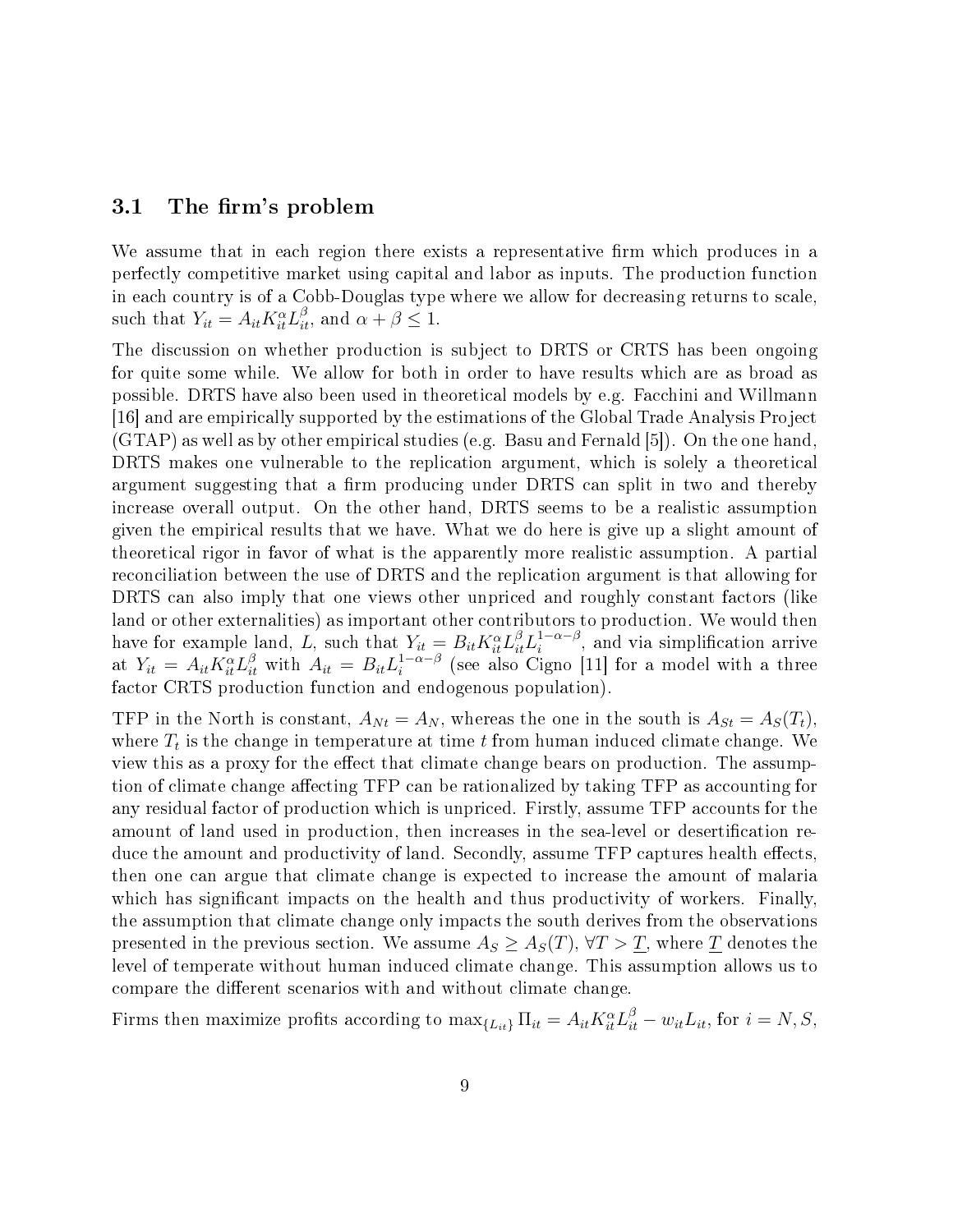where equilibrium wages are given by

$$
w_{it} = \beta A_{it} K_{it}^{\alpha} L_{it}^{\beta - 1}.
$$
\n<sup>(1)</sup>

Following Hahn and Solow [21] we assume that in the case of DRTS the excess profits are distributed to the investors, which is the young generation of the previous period, such that  $\Pi_{it} = (1 - \beta) A_{it} K_{it}^{\alpha} L_{it}^{\beta}$ , which gives a return to a unit of capital of

$$
R_{it+1} = (1 - \beta)A_{it+1}K_{it+1}^{\alpha - 1}L_{it+1}^{\beta}.
$$
\n(2)

In the case of CRTS, we of course have  $1 - \beta = \alpha$  and there are no excess profits.

### 3.2 The generation's problem

The generations in each country choose according to a two-step procedure. In the first step they calculate their maximum utility at home. In the second step they calculate whether it is more profitable for them to migrate or to stay in their home country.

In the first step we thus have

$$
\max_{s_{it}} u(c_{it}, d_{it+1}) \qquad \text{subject to} \qquad (3)
$$

$$
w_{it} = s_{it} + c_{it}, \tag{4}
$$

$$
R_{it+1}s_{it} = d_{it+1}, \tag{5}
$$

for  $i = N, S$ , where  $w_{it}$  refers to wages in region i at time t,  $u(c_{it}, d_{it+1})$  is the utility of consuming  $c_{it}$  when young and  $d_{it+1}$  when old,  $s_{it}$  are the savings and  $R_{it+1}$  the return on the savings. We shall use log-utility for simplicity, where  $u(c_{it}, d_{it+1}) = \log(c_{it}) +$  $\rho \log(d_{it+1})$ . This gives  $s_{it} = \rho w_{it}/(1+\rho)$ . Consumption will thus be  $c_{it} = w_{it}/(1+\rho)$  and  $d_{it+1} = \rho w_{it} R_{it+1}/(1+\rho)$ . We write indirect utility in the steady state as

$$
\tilde{u}_i = \log\left(\frac{w_i}{1+\rho}\right) + \rho \log\left(\frac{\rho R w_i}{1+\rho}\right). \tag{6}
$$

Then, in the second step the agent compares whether his lifetime utility will be higher when migrating, such that

$$
\Delta_i = \tilde{u}_j - \tilde{u}_i, \quad \text{if} \quad \tilde{u}_j > \tilde{u}_i, = 0 \quad \text{if} \quad \tilde{u}_j \leq \tilde{u}_i.
$$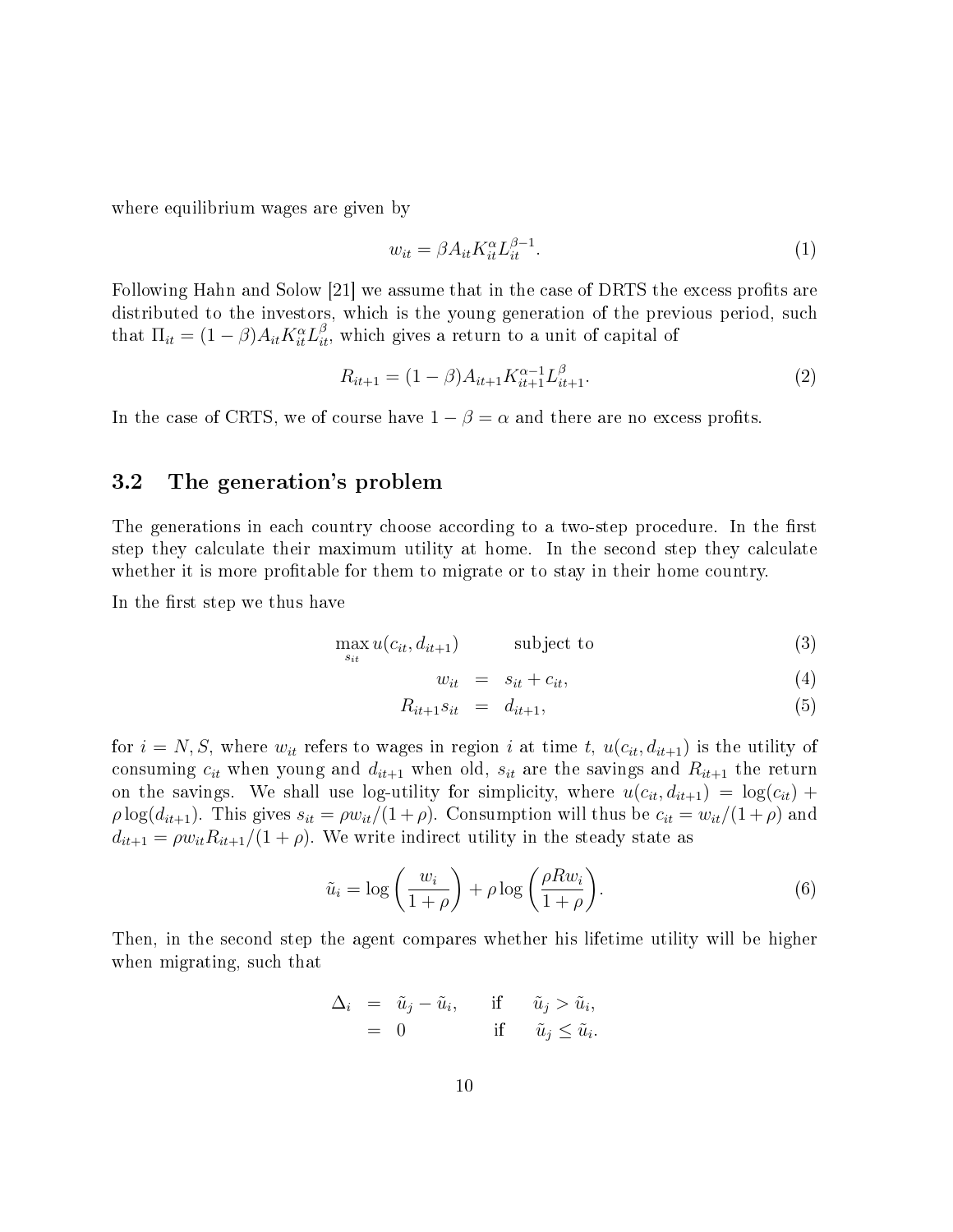If this difference is positive, then a proportion of the generation will migrate to the other region. Furthermore, if an agent wants to migrate, this will cost him an amount  $c_i x$  and  $d_i x$ , where  $x \in (0,1)$  reflects adaptation costs in various forms. Indeed, we wish to keep these migration costs as general as possible, allowing for both subjective and financial costs. Our preferred interpretation would be subjective costs though, which are reflected in the ex ante probability of finding a job or in the welfare loss (expressed in consumption units) of having to adopt to different cultures and circumstances. In this sense, we avoid putting an explicit structure behind the level of migration costs. What definitely also affects migratory costs are the government policies directed towards migration. Whereas some countries are rather liberal on the amount of migrants that they take, other countries restrict the inflow of migrants and regions like the EU even build migratory camps in Africa to catch potential migrants even before they can attempt to cross the boarder.

 $>$ From this we obtain that an agent born in the South is in equilibrium indifferent between living in the South and migrating to the North if

$$
\log\left(x\frac{w_j}{w_i}\right) \le -\frac{\rho}{1+\rho}\log\left(\frac{R_j}{R_i}\right). \tag{7}
$$

The population accumulates according to  $L_{jt+1} = L_{jt} + m_{it+1}L_{it}$  and  $L_{it+1} = L_{it} - m_{it+1}L_{it}$ where  $m_{it} \geq 0$  refers to the percent of people migrating in that point of time. We denote the total population which has migrated as  $\sum_{s=1}^{t} m_s L_{s-1} = M_t$ . In the steady state we then have  $L_N = \bar{L}_N + M$  and  $L_S = \bar{L}_S - M$ , where  $M \geq 0$ .

### 3.3 International capital market

In the framework presented here we can solve for both the case of no trade in capital and for the case of free trade. We assume that capital depreciates fully during the course of one generation. This assumption for example finds support in de la Croix and Michel [13]. No international capital mobility implies that savings  $s_{it}$  in one region become the capital  $k_{it} = K_{it}/L_{it}$  of that region in the next period,  $s_{it} = k_{it+1}$ . Free trade in capital requires that total world capital stock is equal to total world savings, such that  $L_{N t+1} k_{N t+1} + L_{S t+1} k_{S t+1} = L_{N t} s_{N t} + L_{S t} s_{S t}$ , and perfect competition on the international capital market implies  $R_N = R_S$ ,  $\forall t$ .

Henceforth we shall denote frictionless international capital markets as integrated and the case of no international capital mobility shall be called autarky. We already start with a first important result which we provide in the subsequent proposition.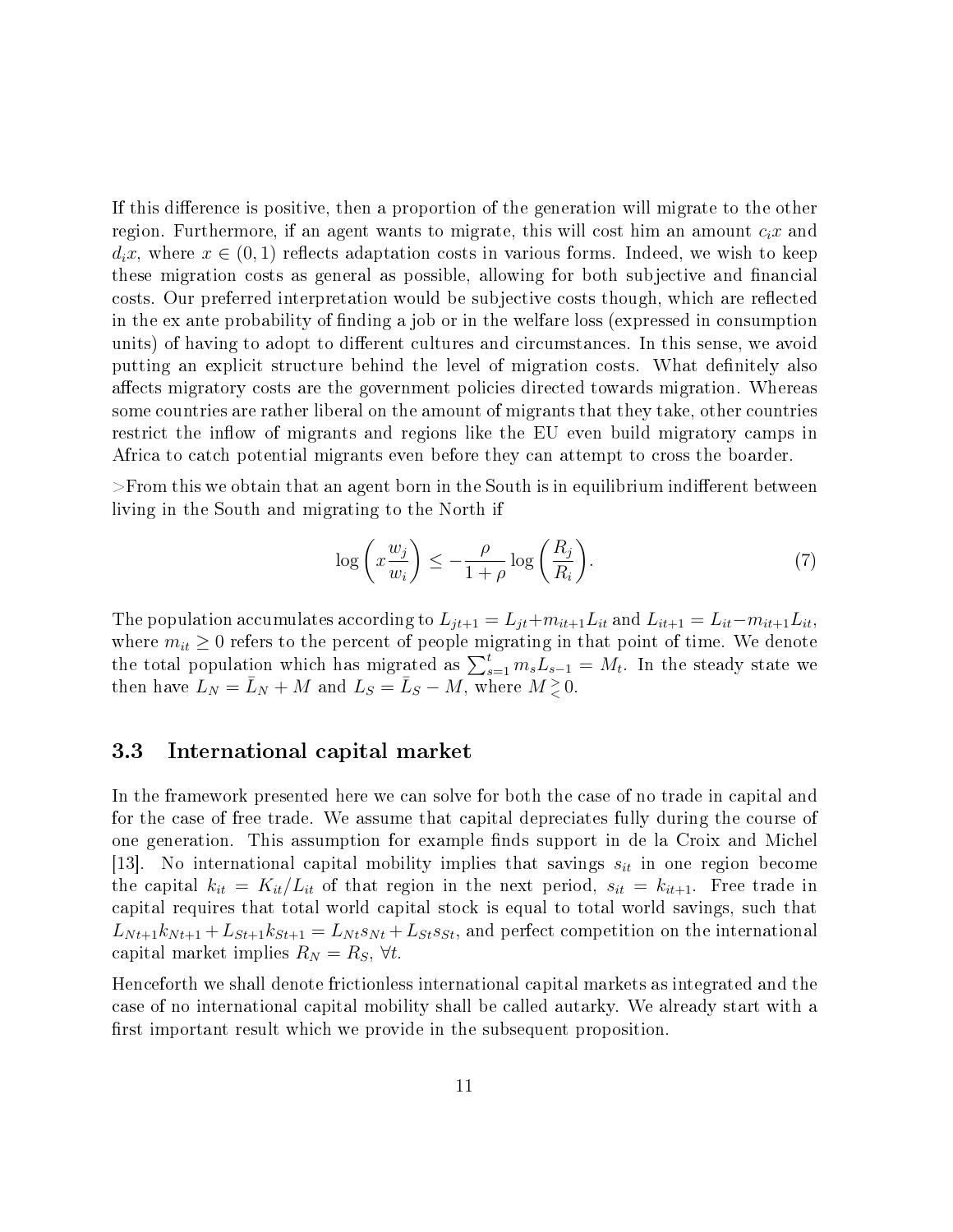**Proposition 1** Given the optimization problem of the firm and the problem of the generations, the long-run results of the integrated case are equivalent to those of the autarky case.

**Proof 1** In the autarky case the interest rate is given by  $R_i = \frac{(1-\beta)(1+\rho)}{\beta \rho}$ . As both β and  $ρ$  are the same for north and south this implies that both interests rates are the same. As  $R_N = R_S$  by assumption in the integrated case, we can solve for  $K_S =$  $\int_{A_N}$  $A_S$  $\int L_N$  $L_S$  $\int_{0}^{\beta} \left| \frac{1}{\alpha - 1} K_N \right|$ , which together with the clearing of the world capital market implies that the long-run capital stock is the same in both the integrated and autarky cases.

This proposition therefore allows us to derive the results without having to subsequently compare both the integrated and the autarky case.<sup>6</sup>

#### 3.4 The climate sector

The climate sector is as follows: The total stock of North's capital drives the amount of emissions of CO<sub>2</sub> equivalent gases, denoted  $E_t$ . CO<sub>2</sub> equivalent concentrations  $Z_t$  are increased by emissions and reduced by a natural decay. The resulting temperature is non-linearly increased by  $CO<sub>2</sub>$  equivalent concentrations.

$$
E_t = \mu K_{Nt}
$$
  
\n
$$
Z_t = (1 - \delta) Z_{t-1} + \gamma E_t,
$$
  
\n
$$
\Delta T_t = g(Z_t),
$$
\n(8)

with  $g'(Z) > 0$  and  $g''(Z) < 0$  and initial condition  $T_0 = \underline{T}$ . Then, the temperature change from human production activities affects the productivity in the south, such that  $A_{St} = A_S(T_t)$ . Our interpretation of the temperature change is that it measures the deviation from the pre-industrial climate level caused by productive activity.

As observed in the previous section, we assume that emissions from the south are negligible. This assumption is even strengthened if we were to consider the South as being composed of small developing countries only. We know that large emerging economies like China or India represent  $18.4\%$  and  $4.9\%$  of the world's  $CO<sub>2</sub>$  emissions in 2004, while

 ${}^{6}$ It should be clear that this result only holds if preference and production parameters are the same and in the absence of any taxation or subsidy.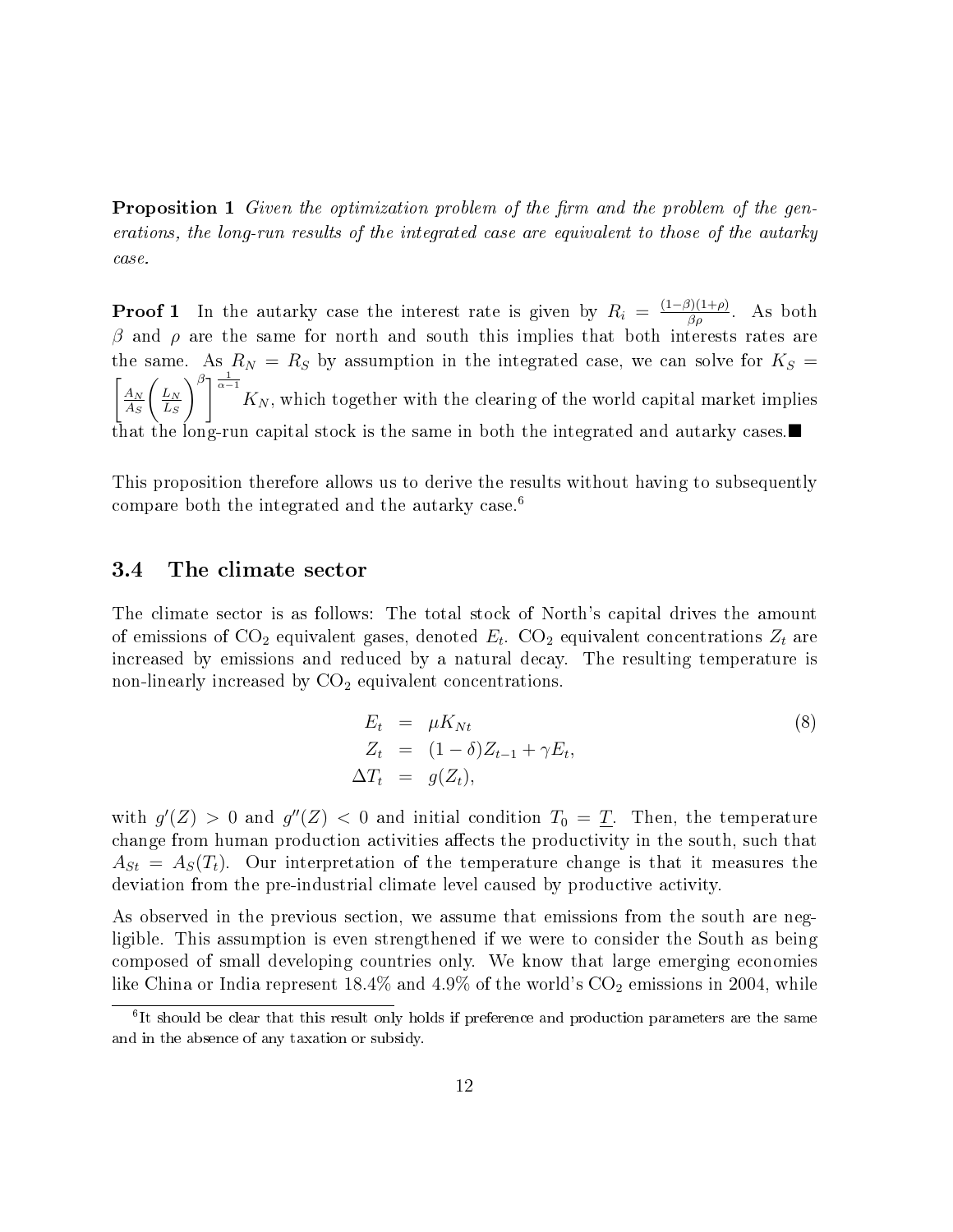Western Europe, United States, Canada and Japan contribute together 46% of total emissions. African countries and other developing countries like Bangladesh or small Pacific Islands represent negligible amounts of the world's  $CO<sub>2</sub>$  emissions.

# 4 Solving the model

To summarize, we have the following equations at steady state:

$$
w_i = \beta A_i K_i^{\alpha} L_i^{\beta - 1}, \quad \text{where} \quad A_S = A_S(K_N) \tag{9}
$$

$$
R_i = (1 - \beta) A_i K_i^{\alpha - 1} L_i^{\beta}, \tag{10}
$$

$$
K_S = \left[\frac{A_N}{A_S} \left(\frac{L_N}{L_S}\right)^{\beta}\right]^{\frac{1}{\alpha - 1}} K_N,
$$
\n(11)

$$
K_N + K_S = L_N s_N + L_S s_S,\tag{12}
$$

$$
s_i = \frac{\rho w_i}{1 + \rho},\tag{13}
$$

$$
\log\left(x\frac{w_j}{w_i}\right) = -\frac{\rho}{1+\rho}\log\left(\frac{R_j}{R_i}\right),\tag{14}
$$

$$
\Delta T = g\left(\frac{\gamma \mu}{\delta} K_N\right). \tag{15}
$$

$$
L_N + L_S = \bar{L}_N + \bar{L}_S. \tag{16}
$$

To remind, we have  $A_S = A_S(T)$  with  $A'_S(T) < 0$ . At steady state we know that temperature is a function of the capital stock in the North and with some abuse of notation we shall denote  $A_S(T)$  simply as  $A_S(K_N)$ . Equation (9) gives wages in each country, (10) the interest obtained on investing a unit of capital, (11) is equality of interest rates on the international market, (12) is the market clearing condition for capital due to international capital mobility, (13) gives optimal savings in each country, (14) holds if no one from country i wants to migrate to country j, and  $(15)$  is the steady state temperature, a proxy for climate change. For the moment we shall not introduce any policy considerations yet.

The following assumption is based on empirical evidence and helps us to focus our analysis.

**Assumption 1** Throughout the article we assume that  $A_{N0} > A_{S0}$ , meaning that TFP in the north is higher at  $t = 0$  than in the south. Furthermore, in accordance with the data, we have  $\bar{L}_N < \bar{L}_S$ .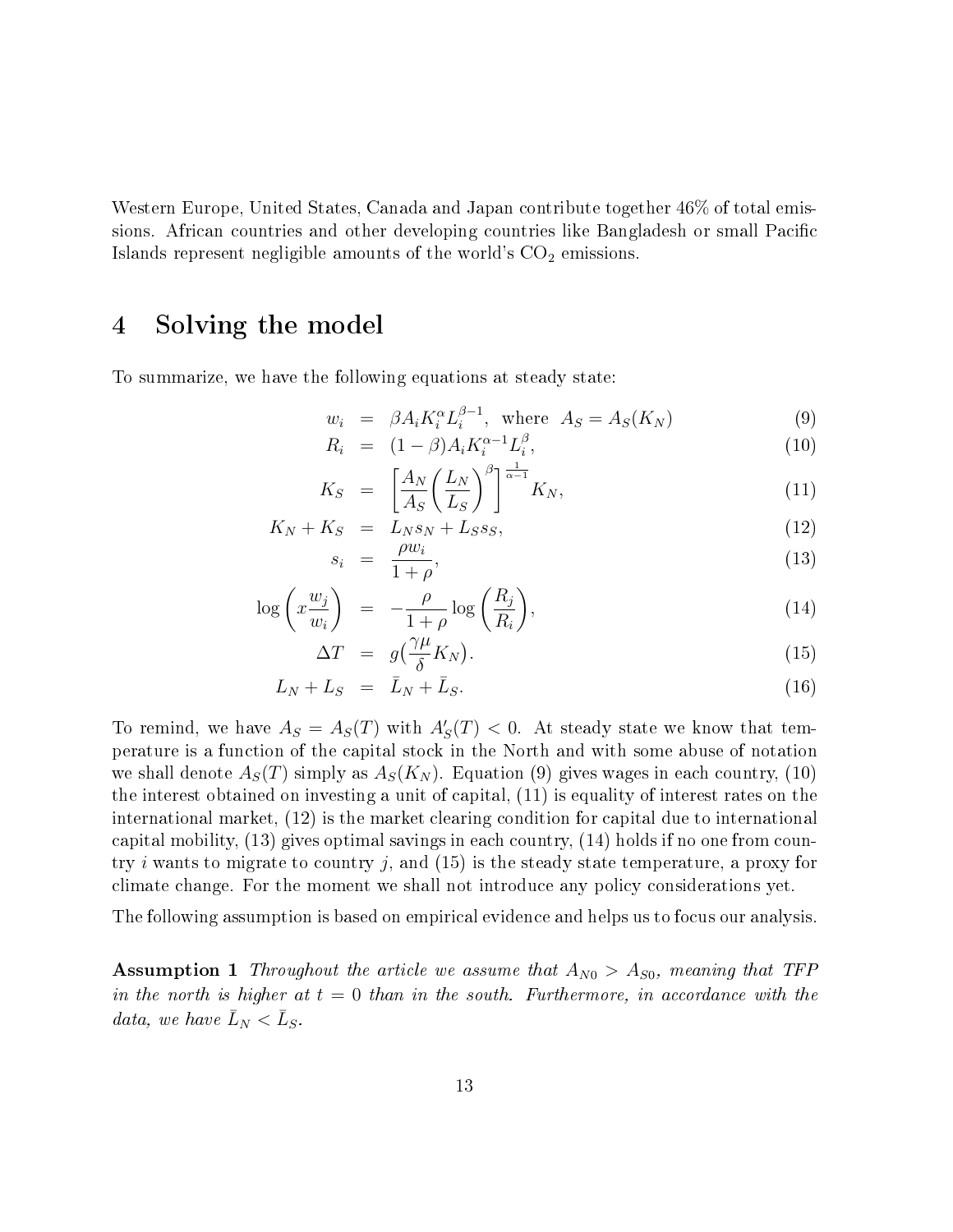Though the model implicitly allows for two-way migration, the conditions given in Assumption 1, which are easily verified through data, will imply that in the long-run only one way migration will occur.

Proposition 2 summarizes the results in section 4.

**Proposition 2** Given the problem as described in equations  $(9)$  to  $(16)$  we find that endogenous climate change is a significant propagator of world migration and reduces per capita welfare in both the North and the South.

Due to the various feedbacks involved we shall derive these results step-by-step, where we firstly allow for no feedbacks and then switch them on one after the other.

#### 4.1 Benchmark case

Firstly we assume no climate change effect on total factor productivity and no labor mobility but international capital mobility. The steady state capital stock will then be given by  $K_i = \left[\frac{\rho}{1+i}\right]$  $\frac{\rho}{1+\rho}\beta A_i L_i^{\beta}$  $\int_{i}^{\beta}$ ] $\frac{1}{1-\alpha}$ . This leads to  $w_i = [\beta A_i(\frac{\rho}{1+\alpha})$  $\left(\frac{\rho}{1+\rho}\right)^{\alpha} L^{\alpha+\beta-1}$   $\frac{1}{1-\alpha}$  and  $R_i =$  $\frac{(1-\beta)(1+\rho)}{\beta\rho}$ . We denote indirect utility in the benchmark case by  $\tilde{u}^a$  and it will be given by

$$
\tilde{u}_i^a = \Phi + \frac{1+\rho}{1-\alpha} \log \left( \beta A_i L_i^{\alpha+\beta-1} \right),\tag{17}
$$

where  $\Phi = \frac{\alpha(1+\rho)}{1-\alpha} \log \left( \frac{\rho}{1+\rho} \right)$  $\frac{\rho}{1+\rho}$  +  $\log\left(\frac{1}{1+\rho}\right)$  $\frac{1}{1+\rho}$ ) +  $\rho \log \left( \frac{1-\beta}{\beta} \right)$  $\frac{-\beta}{\beta}$ ). Given the utility and production functions are the same, then in the case of CRTS the only difference between indirect utility of the two countries comes from the TFP. By Assumption 1 we thus know that  $\tilde{u}_N^a > \tilde{u}_S^a$ . Under DRTS a larger  $L_i$  implies a smaller  $\tilde{u}_i^a$ .

In this benchmark case we obtain a temperature of

$$
T^{a} = g \left( \frac{\gamma \mu}{\delta} \left[ \frac{\rho}{1+\rho} \beta A_{N} L_{N}^{\beta} \right]^{\frac{1}{1-\alpha}} \right).
$$

The steady state change in temperature is therefore solely driven by the productive capacity of the North.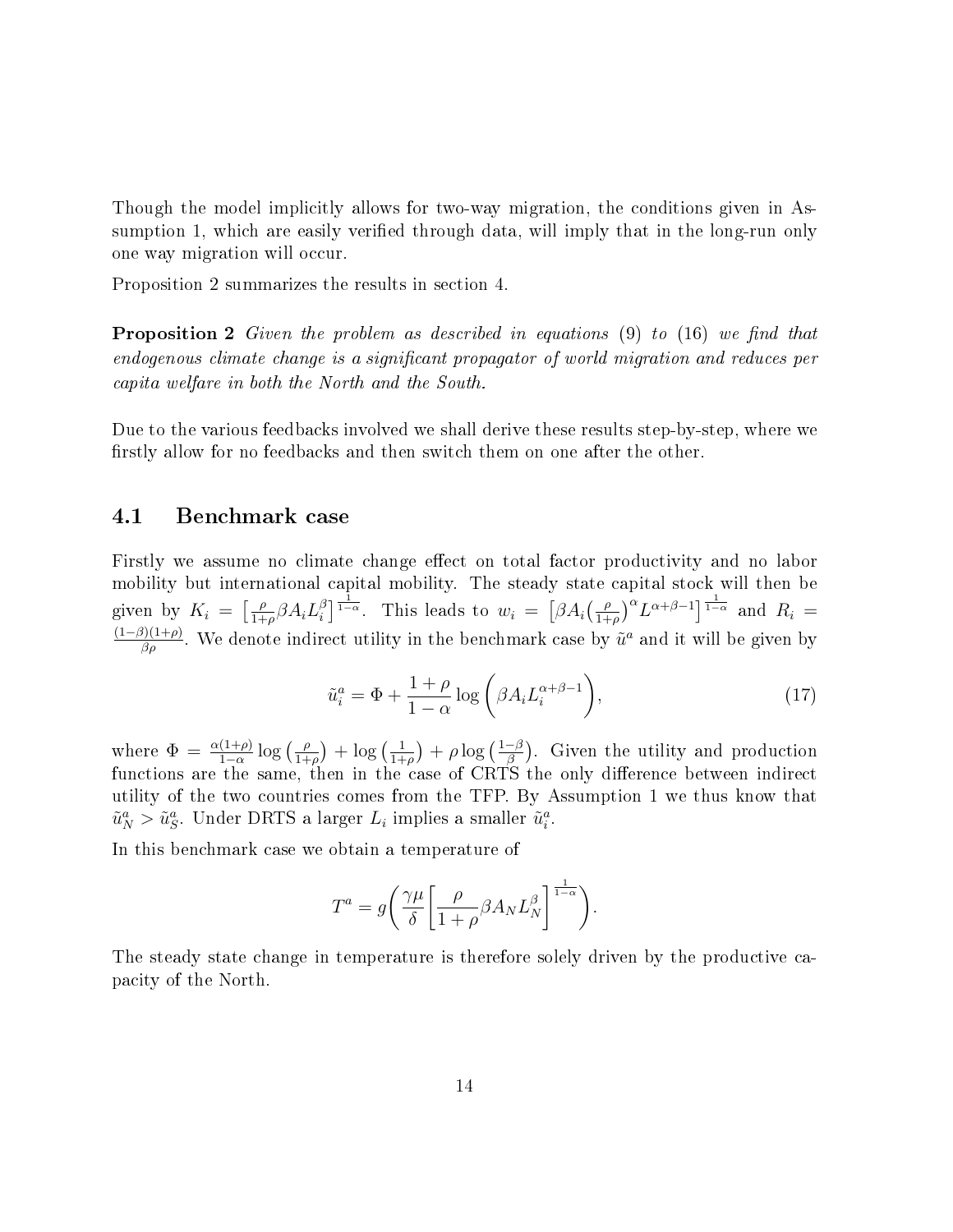### 4.2 Benchmark and migration

We now move to the case of benchmark with migration. The equilibrium condition for migration from the south to the north then implies  $xw_N = w_S$ . Rewritten, we obtain the condition that no one moves from the South to the North if

$$
x^{1-\alpha} A_N L_N^{\alpha+\beta-1} = A_S L_S^{\alpha+\beta-1}.
$$
\n(18)

A steady state in migration from the south to the north then exists<sup>7</sup>, where we denote the steady state level of M as  $M^{am}$ , if  $x^{1-\alpha}A_N\bar{L}_N^{\alpha+\beta-1} > A_S\bar{L}_S^{\alpha+\beta-1}$ . We can solve for the total amount of migrants in the steady state<sup>8</sup>, given by

$$
M^{am} = \frac{(A_S)^{\frac{1}{\alpha + \beta - 1}} \bar{L}_S - (x^{1 - \alpha} A_N)^{\frac{1}{\alpha + \beta - 1}} \bar{L}_N}{(A_S)^{\frac{1}{\alpha + \beta - 1}} + (x^{1 - \alpha} A_N)^{\frac{1}{\alpha + \beta - 1}}}.
$$
(19)

We denote indirect utility in this case by  $\tilde{u}_i^{am}$  and it will be given by

$$
\tilde{u}_S^{am} = \Phi + \frac{1+\rho}{1-\alpha} \log \left( \beta A_S (\bar{L}_S - M^{am})^{\alpha+\beta-1} \right), \tag{20}
$$

$$
\tilde{u}_N^{am} = \Phi + \frac{1+\rho}{1-\alpha} \log \left( \beta A_N (\bar{L}_N + M^{am})^{\alpha+\beta-1} \right) \tag{21}
$$

Thus we obtain that if one allows for migration, then  $\tilde{u}_S^{am} > \tilde{u}_S^a$ , whereas  $\tilde{u}_N^{am} < \tilde{u}_N^a$ . Therefore, the south benefits from international migration whereas the north loses. Under CRTS there is no effect on steady state welfare from migration.

Steady state temperature is then

$$
T^{am} = g \left( \frac{\gamma \mu}{\delta} \left[ \frac{\rho}{1+\rho} \beta A_N (\bar{L}_N + M^{am})^{\beta} \right]^{1-\alpha} \right).
$$

Since there are now more people living in the North which all pollute according to the northern living standards, this will unambiguously lead to an increase in emissions and therefore long-run temperature.

<sup>&</sup>lt;sup>7</sup>Proof: We check whether the equilibrium condition can exist by varying  $M$  along its domain  $[0,\bar{L}_S]$ . We get  $\lim_{M\to 0} x^{1-\alpha} A_N L_N^{\alpha+\beta-1} > \lim_{M\to 0} A_S L_S^{\alpha+\beta-1} > 0$ , and  $\lim_{M\to \bar{L}_S} x^{1-\alpha} A_N L_N^{\alpha+\beta-1}$  $\lim_{M\to \bar{L}_S} A_S L_S^{\alpha+\beta-1}$ . Since  $x^{1-\alpha}A_N L_N^{\alpha+\beta-1}$  is a monotonically decreasing function of M and since  $A_S L_S^{\alpha+\beta-1}$  is a monotonically increasing function of M from a positive number to infinity we conclude that a unique steady state exists if  $x^{1-\alpha} A_N \bar{L}_N^{\alpha+\beta-1} > A_S \bar{L}_S^{\alpha+\beta-1}$ .

<sup>&</sup>lt;sup>8</sup>Under CRTS a steady state can only exist in the knife-edge case of  $x^{1-\alpha}A_N = A_S$ .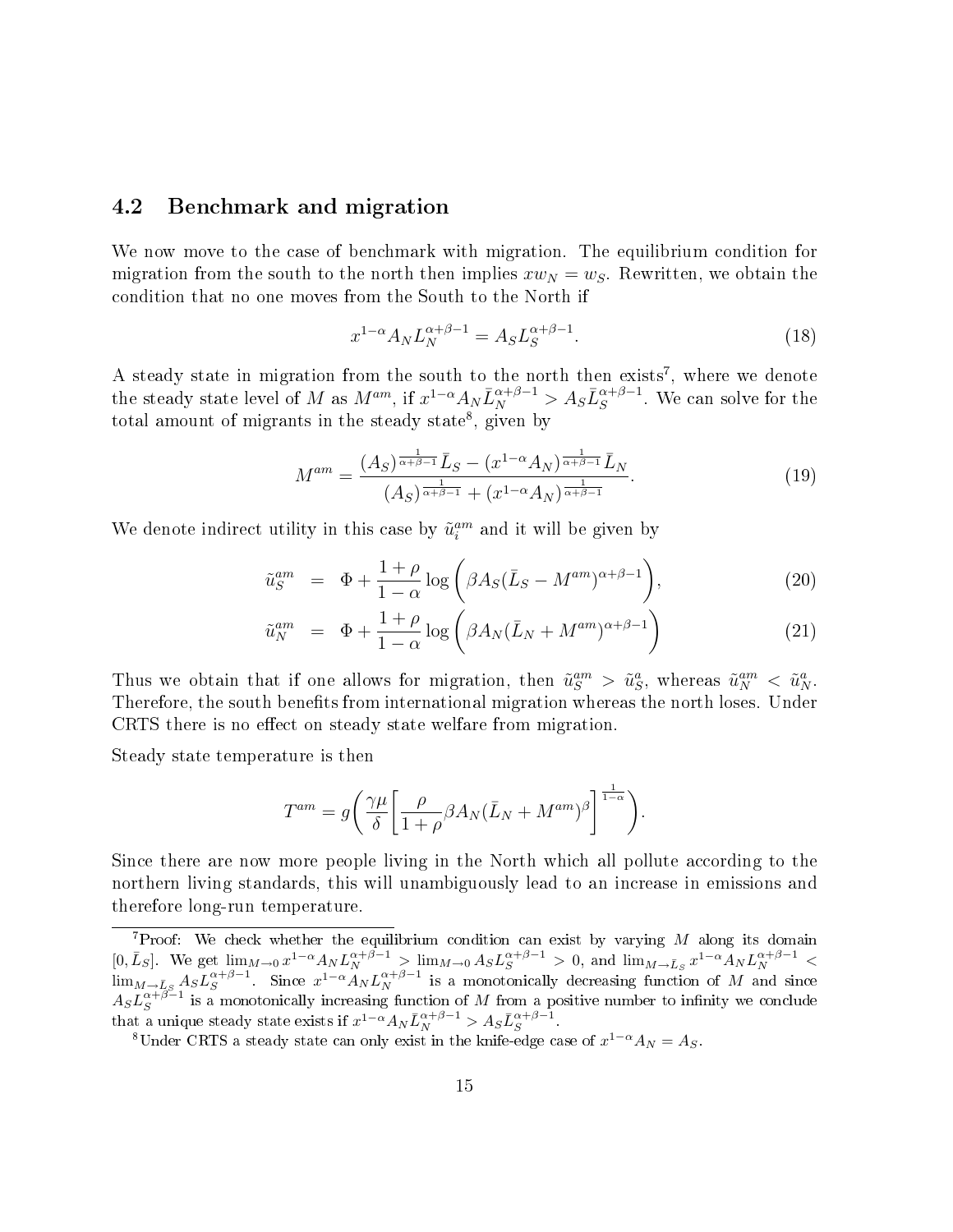### 4.3 Benchmark with climate

Here we shall assume that there is a climate change effect on total factor productivity in the South but no migration possibilities. We denote indirect utility by  $\tilde{u}_i^{ac}$ . In this case the North will grow to the same long-run level of capital as in the benchmark case and end up with the same indirect utility, such that  $\tilde{u}_N^{ac} = \tilde{u}_N^a$ .

The steady state capital stock of the south is however depending on the amount of climate change induced by the production of the north. The productivity in the south can then be written  $A_S = A_S \left( \frac{\rho}{1 + \rho} \right)$  $\frac{\rho}{1+\rho}\beta A_N L_N^\beta$  $\binom{\beta}{N}^{\frac{1}{1-\alpha}}$ . Therefore, the indirect utility of the south at steady state will be given by

$$
\tilde{u}_S^{ac} = \Phi + \frac{1+\rho}{1-\alpha} \log \left( \beta A_S(K_N) L_S^{\alpha+\beta-1} \right),\tag{22}
$$

which implies that  $\tilde{u}_S^{ac} < \tilde{u}_S^a < \tilde{u}_N^{ac} = \tilde{u}_N^a$ . As expected, the externality imposed by the north on the productive capacity of the south reduces total welfare in the south.

Since there are no migrants in this scenario and since the integrated case is equivalent to the autarky case, we observe no change in production in the north, and therefore no divergence from the total emissions in the benchmark case.

### 4.4 Benchmark with climate and migration

We now extend the previous case by allowing for migration. A steady state in migration from the south to the north then exists<sup>9</sup>, where we denote the steady state level of M as  $M^{acm}$ , given that  $x^{1-\alpha}A_N\bar{L}_N^{\alpha+\beta-1} > A_S(K_N)\bar{L}_S^{\alpha+\beta-1}$ . The total amount of migrants in the steady state is then given by

$$
M^{acm} = \frac{(A_S(K_N))^{\frac{1}{\alpha+\beta-1}} \bar{L}_S - (x^{1-\alpha} A_N)^{\frac{1}{\alpha+\beta-1}} \bar{L}_N}{(A_S(K_N))^{\frac{1}{\alpha+\beta-1}} + (x^{1-\alpha} A_N)^{\frac{1}{\alpha+\beta-1}}}.
$$
(23)

We know that  $\frac{\partial K_N}{\partial M} > 0$ . This implies more climate change and therefore TFP in the south with migration is lower than if one does not allow for migration. In terms of indirect utility we can then conclude that  $\tilde{u}_S^{acm} < \tilde{u}_S^{am}$  iff  $M^{acm} \ge M^{am}$ . The denominator of equation (23) is increasing when  $\Delta A_S < 0$  and the nominator is increasing when  $\Delta A_S < 0$ . This comes about because migration implies two things: Firstly,more migration means more climate

<sup>&</sup>lt;sup>9</sup>Proof:  $\lim_{M\to 0} LHS > \lim_{M\to 0} RHS > 0$ , and  $\lim_{M\to \bar{L}_S} LHS < \lim_{M\to \bar{L}_S} RHS$ .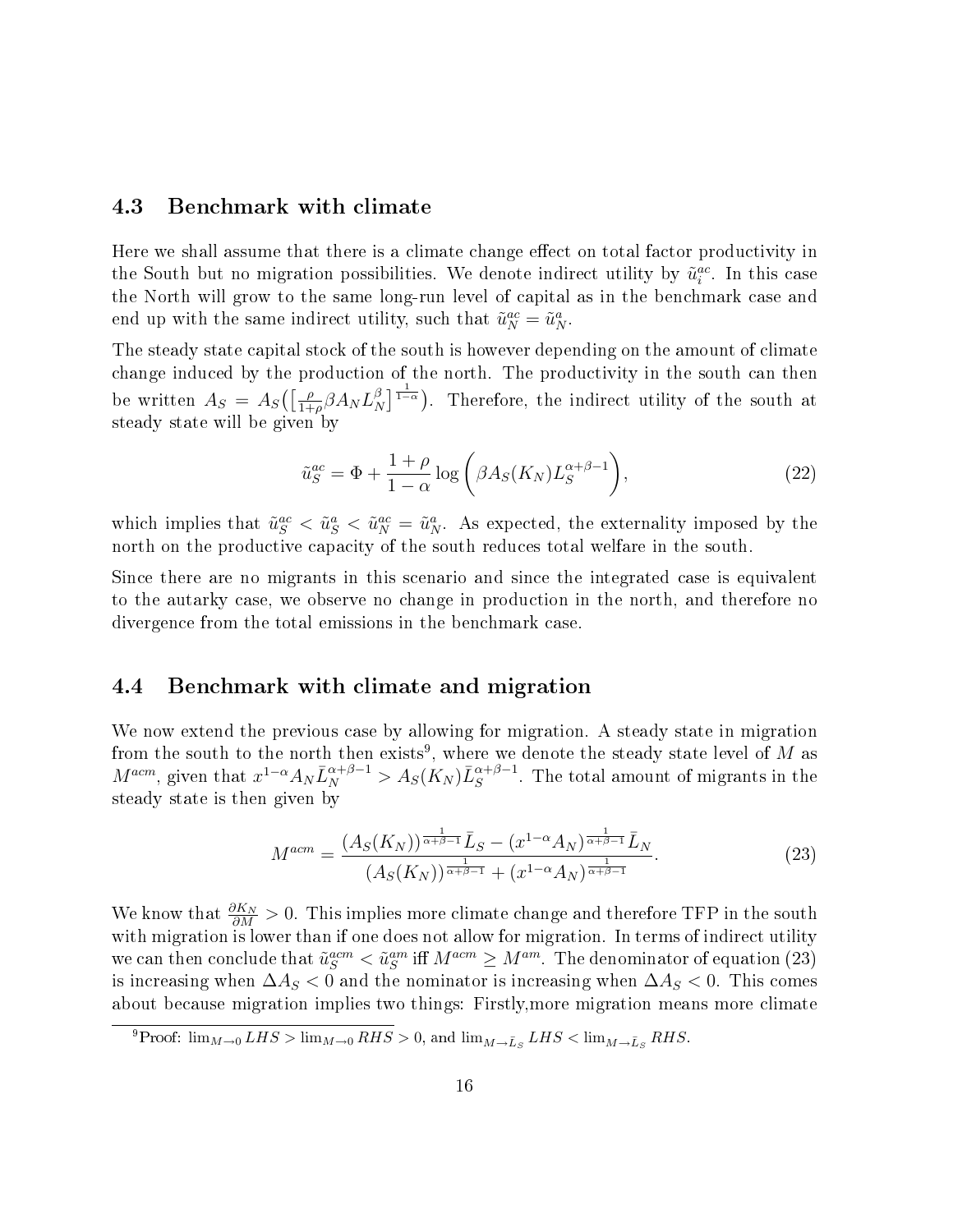change which reduces income in the south; secondly, more migration implies higher per capita steady state income in the south. It is this cumulative effect where more migration implies further climate change which leads to  $M^{acm} > M^{am}$ . We can therefore conclude that  $\tilde{u}_S^{acm} < \tilde{u}_S^{am}$ .

The strength of climate change will be given by

$$
T^{acm} = g \left( \frac{\gamma \mu}{\delta} \left[ \frac{\rho}{1+\rho} \beta A_N (\bar{L}_N + M^{acm})^{\beta} \right]^{1-\alpha} \right).
$$

Therefore,  $T^{acm} > T^{am}$ . In this scenario therefore, not only the direct migration incentives play a vital role, but also the cumulative effects of more migrants. If more migrants also increase emissions in the north and therefore further reduce income in the south, this can imply a strengthening of the migration incentive and will increase climate change further.

#### 4.5 A Data Experiment

Our objective is to give some numbers to these otherwise analytical results. This is supposed to be viewed as a rough exercise which allows us to extrapolate some numerical implications of the model. We take data from today, extrapolate into the future (year 2050), and then use these estimates as an approximation for the steady state values.

GTAP data suggests that World GDP in the year 2000 is 31.278 billion US \$, of which the US, Western Europe and Japan have 70%. We assume those will be the migrants destination countries (North). The South is then composed of most of the remaining countries of the world<sup>10</sup>. Assuming a growth rate of  $1\%$  for the North and  $2\%$  for the South, we calculate World GDP in 2050 to be 36 bn for the North and 25 bn for the South. Total world population is 6.6 billion, of which US, Western Europe, Japan currently hold 17%. In the year 2050, the estimates of the World Population Prospects are 1.1bn for Europe plus Northern America, and 8bn for the rest of the world. In the year 2000, 52.5 million migrants born in the South live in the North (UN data and [14]). We take this as the baseline case with migration but without climate change. The average sources of GDP worldwide are: skilled plus unskilled labor, giving  $\beta = 0.44$ , and capital, giving  $\alpha = 0.37$ , which suggests significant decreasing returns.

Knowing Y,  $\alpha$ , L,  $\beta$ , we can use our Cobb-Douglas functional form  $Y = AK^{\alpha}L^{\beta}$  to calculate  $K_i$  as follows: take the interest rate  $r_i = \alpha A_i K_i^{\alpha-1} L^{\beta}$ , then divide by Y, gives  $r/Y = \alpha/K$ . Solve for K, gives  $K = \alpha Y/r$ . We know  $\alpha$  and Y, assume  $r = 1.02$ , then

 $10$ We do not consider Australia and New-Zealand in our calculations.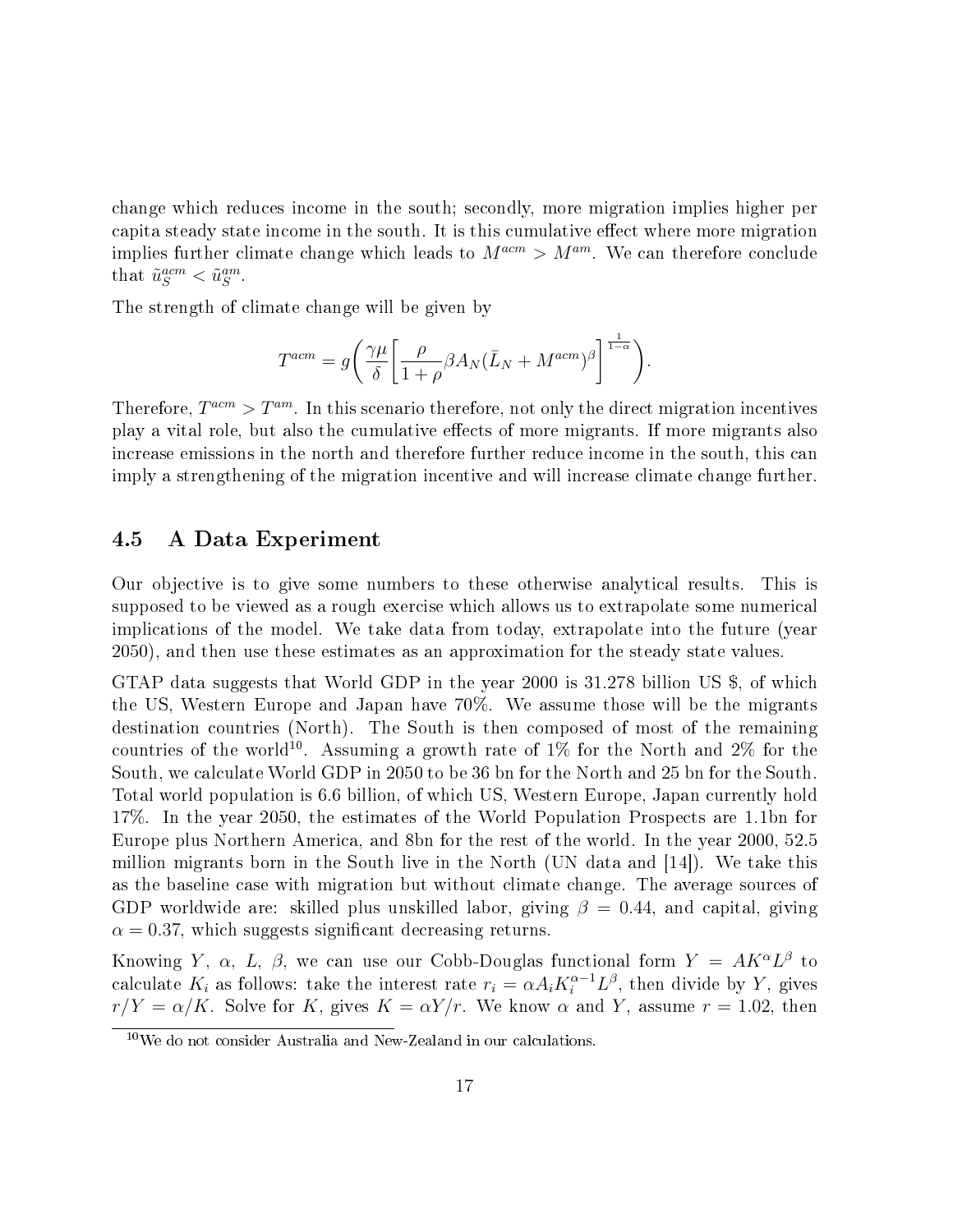we can calculate  $K_N$  and  $K_S.$  We then calculate  $A_i$  from solving the income equation for A, giving  $A = Y/(K^{\alpha}L^{\beta})$ . Independent of the scaling, the ratio  $\sigma \equiv A_S/A_N$  is always the same. Rewriting equation (23) as  $x = \sigma^{1/(1-\alpha)} (L_N/L_S)^{(1-\alpha-\beta)/(1-\alpha)}$ , we obtain the x that matches the value of migrants in 2000, namely  $x = 0.27$ .

Having now constructed the variables that we need, we proceed to calculate the effects of climate change on steady state migration. Since there exists barely any data or knowledge of the consequences of climate change on the productive capacity, we take a shortcut and assume that climate change visualizes as a percentage decline in  $\sigma$ . Table 3 shows that the proportion of migrants in the North,  $M/(L_N + M)$ , will change from 9% to up to 35% if the ratio of productivity  $\sigma$  (=A<sub>S</sub>/A<sub>N</sub>) drops by up to 5%. This suggests that even small impacts of climate change can lead to signicant changes in the number of migrants.

Table 1: Effect of climate change on migration

| decrease in $\sigma$            |          | $-1\%$ | $-2\%$  | $-3\%$  | $-4\%$   | -5%     |
|---------------------------------|----------|--------|---------|---------|----------|---------|
| Migrants in 2050, (in millions) | 98.77    | 150.95 | 205.80  | 263.45  | 324.02   | 387.64  |
| change in migrants' stock       | $0.00\%$ | 52.84% | 108.38% | 166.74% | 228.07%  | 292.49% |
| share of migrants (North)       | 8.98%    | 13.72% | 18.71%  | 23.95%  | 29.46%   | 35.24%  |
| share of migrants (Sorth)       | 1.23%    | 1.89%  | 2.57%   | 3.29%   | $4.05\%$ | 4.85%   |
| share of migrants (World)       | $1.50\%$ | 2.29%  | 3.12%   | 3.99%   | $4.91\%$ | 5.87%   |

Source: GTAP, UN Population Division and own computations

The results in this section immediately raise questions of various concerns: Empirically, how can we differ between incentives for migration, namely purely utilitarian incentives and forced migration? Ethically, what value do we give to space and place (or origin) and is someone responsible for taking the migrants? Politically, how are we to deal with possible migration of up to 35% of Northern country's population? Economically, what is the effect of various policies on the number of migrants, on the inequality between North and South, as well as on the amount of climate change?

Though each of the above questions poses challenging problems, we are only going to deal with the economic ones here. In the subsequent section 5 we deal with policies of the North.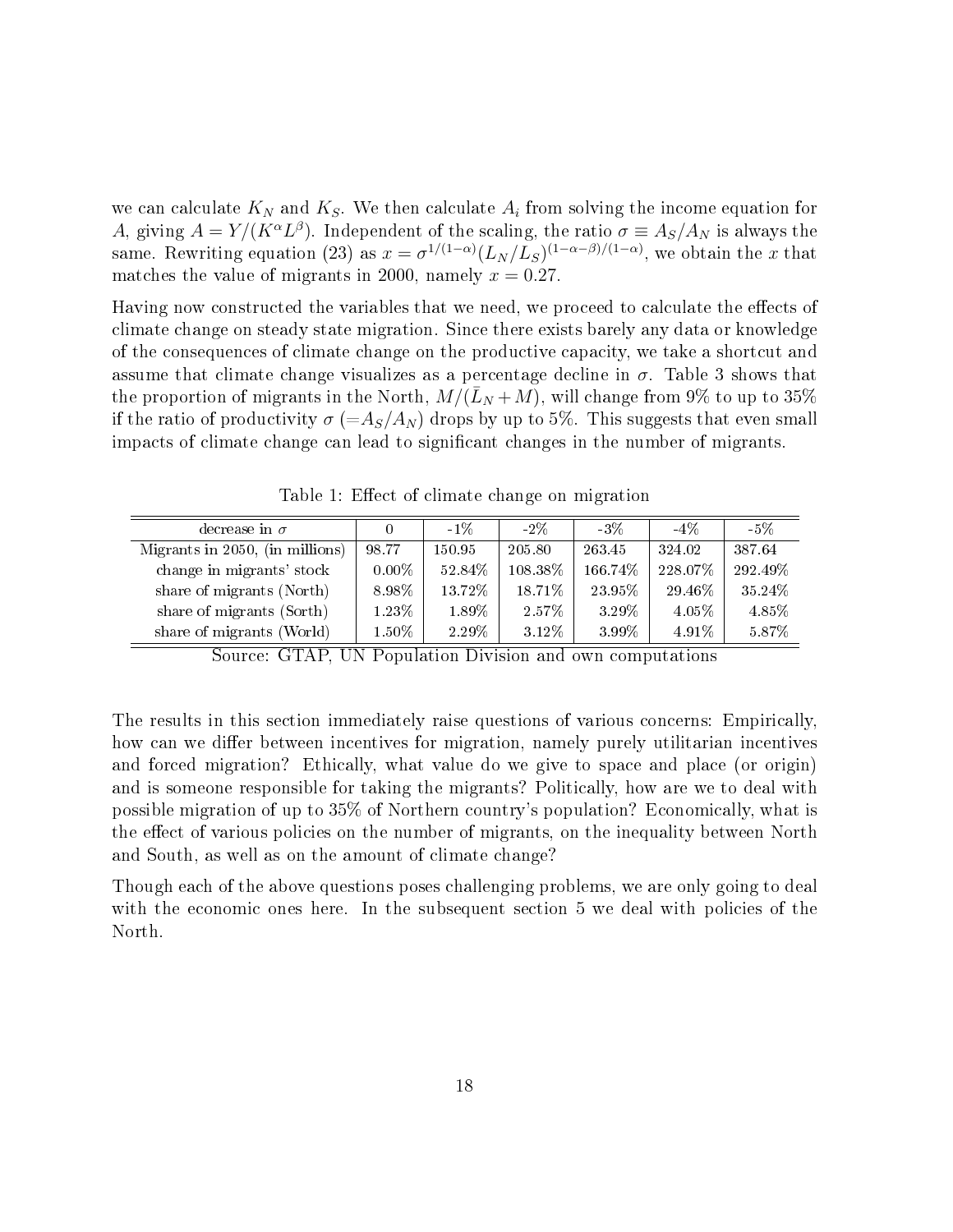# 5 Northern Policies

We shall now investigate the effects of several possible policies undertaken by the North. The first policy is an immigration policy whereas the second one leads to greener production. In the last part of this section we assume policies are costly and calibrate whether the US or Europe would, in the long-run, invest more in green technology or immigration policy. In the subsequent propositions, whenever we refer to 'abstracting from climate change', we mean  $A_S(T_t) = A_S \equiv const, \forall T$ .

We assume that policies may certainly bear costs at the time they are implemented, but these costs will be zero in the long-run. We believe this assumption holds true for example for R&D expenditure in emission reductions: If a greener technology is developed once, then it is clear that further R&D expenditure is not necessary. Similarly, immigration policy which leads to a higher probability of obtaining a job for the migrants only requires a discussion in the parliament. Thus, long-run costs can be assumed zero. We shall analyze the impact of either policy now.

## 5.1 Immigration policy

We here interpret changes in immigration policy of the North as changes in migration costs. A less restrictive immigration policy would then lead to lower migration costs (increases in  $x$ ). It is certainly true that many northern governments undertake immigration policies in order to regulate the amount of migrants. Here one can imagine that the North takes responsibility for the climate change which it imposes upon the South and therefore relaxes its immigration policy. Our objective is to see the long-run effect of changes in immigration policy on the amount of migrants, the environment as well as on North-South inequality.

Proposition 3 Abstracting from climate change, if immigration policy is relaxed, i.e. the subjective migration costs decrease, then more people will migrate which unambiguously increases the utility in the south and lowers that of the north. Including climate change, this further increases the long-run number of migrants; may lead to a completely deserted South; aggravate climate change; decrease or increase North-South inequality.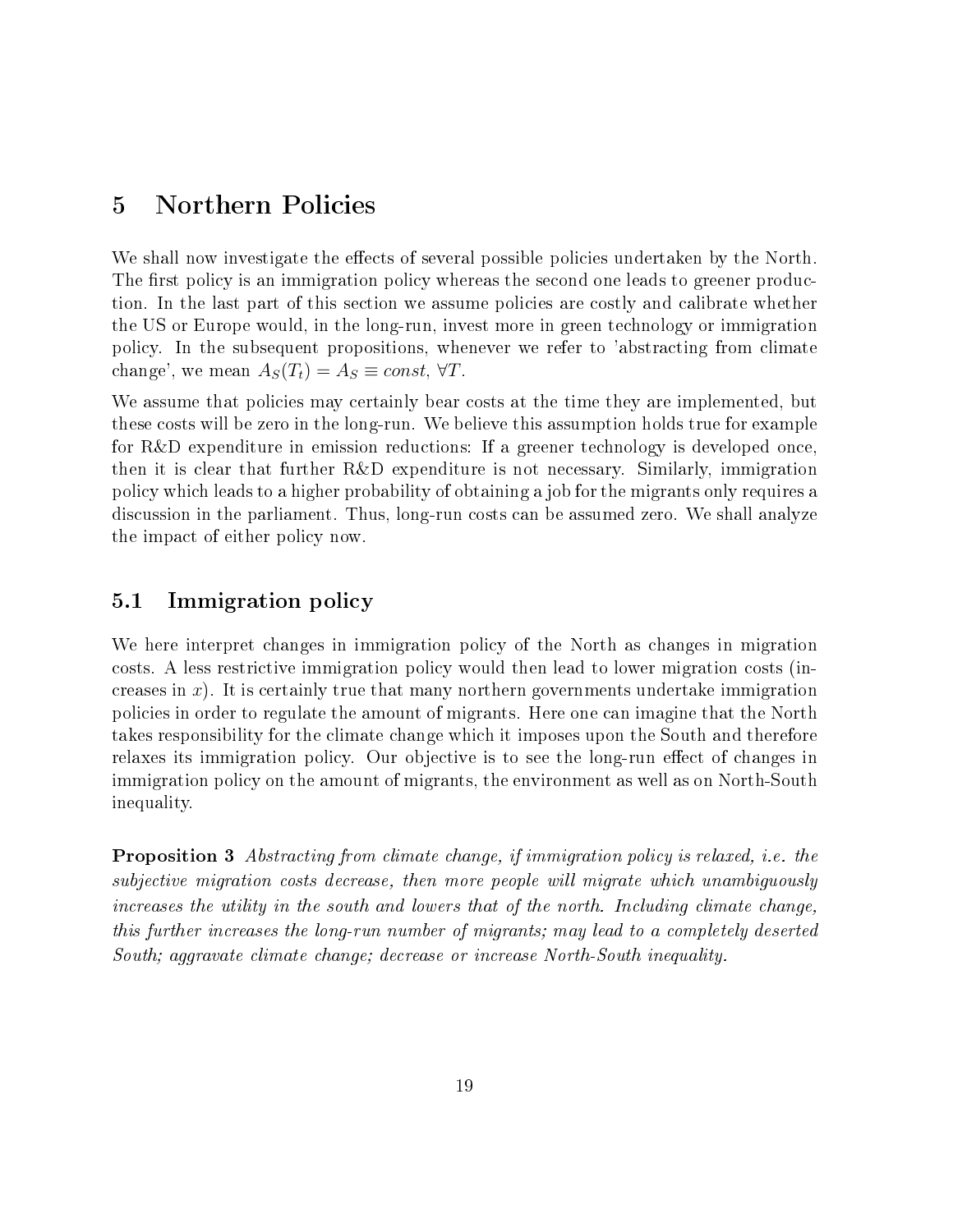The proof goes as follows. We can calculate the change in indirect utility from a change in the immigration policy to be

$$
\frac{d\tilde{u}_i^{am}}{dx} = \frac{1+\rho}{1-\alpha}(\alpha+\beta-1)\frac{\partial L_i}{\partial M^{am}}\frac{dM^{am}}{dx}.
$$
\n(24)

$$
\frac{dM^{am}}{dx} = \frac{1-\alpha}{1-\alpha-\beta} \frac{1}{x} (A_N x^{1-\alpha})^{\frac{1}{\alpha+\beta-1}} \left[ \frac{A_S^{\frac{1}{\alpha+\beta-1}}(\bar{L}_N + \bar{L}_S)}{(A_S^{\frac{1}{\alpha+\beta-1}} + (x^{1-\alpha} A_N)^{\frac{1}{\alpha+\beta-1}})^2} \right] > 0 \tag{25}
$$

Conclusively,  $\frac{d\tilde{u}^{an}_S}{dx} > 0$  for the south and  $\frac{d\tilde{u}^{am}_N}{dx} < 0$  for the North. Intuitively, the increased population pressure in the north will reduce steady state utility in the North, whereas the higher per capita income will increase indirect utility in the South. This, of course, is a direct implication of the DRTS.

However, things change slightly when we take climate change into account, too. We obtain the result that the impact of changes in migration costs on indirect utility then crucially hinges on how strong the feedback of migration itself is on climate change. Mathematically we get

$$
\frac{d\tilde{u}_S^{acm}}{dx} = \frac{1+\rho}{1-\alpha} \left[ \frac{1-\alpha-\beta}{L_S} + \frac{1}{A_S} A'_S(K_N) \frac{\partial K_N}{\partial L_N} \right] \frac{\partial M^{acm}}{\partial x},\tag{26}
$$

with  $A_S'(K_N) \frac{\partial K_N}{\partial L_N}$  $\frac{\partial K_N}{\partial L_N} < 0$  and

$$
\frac{d\tilde{u}_N^{acm}}{dx} = -\frac{1+\rho}{1-\alpha} \frac{1-\alpha-\beta}{L_N} \frac{\partial M^{acm}}{\partial x},\tag{27}
$$

where

$$
\frac{dM^{acm}}{dx} = \frac{\frac{\partial M^{am}}{\partial x}}{1 - \frac{\partial M^{acm}}{\partial A_S} \frac{\partial A_S}{\partial K_N} \frac{\partial K_N}{\partial L_N}}.\tag{28}
$$

The nominator is positive and the denominator is positive if  $\frac{\partial M^{acm}}{\partial A_S} > 0$ . However, calculating this derivative we get

$$
\frac{\partial M^{acm}}{\partial A_S}=-\frac{1}{1-\alpha-\beta}A_S^{\frac{2-\alpha-\beta}{\alpha+\beta-1}}(x^{1-\alpha}A_N)^{\frac{1}{\alpha+\beta-1}}\frac{\bar{L}_S+\bar{L}_N}{\left(A_S^{\frac{1}{\alpha+\beta-1}}+(x^{1-\alpha}A_N)^{\frac{1}{\alpha+\beta-1}}\right)^2}<0.
$$

A necessary condition for an interior solution to  $M^{acm}$  requires  $\frac{\partial M^{acm}}{\partial A_S}$  $\partial A_S$  $\partial K_N$  $\partial K_N$  $\frac{\partial K_N}{\partial L_N} < 1$ . This condition holds only if changes in  $A_S$  have small impacts on the number of migrants or if climate change has minimal impacts on TFP in the South. Put differently, if the migration costs change, then the impacts unfold subsequently as follows. Initially, more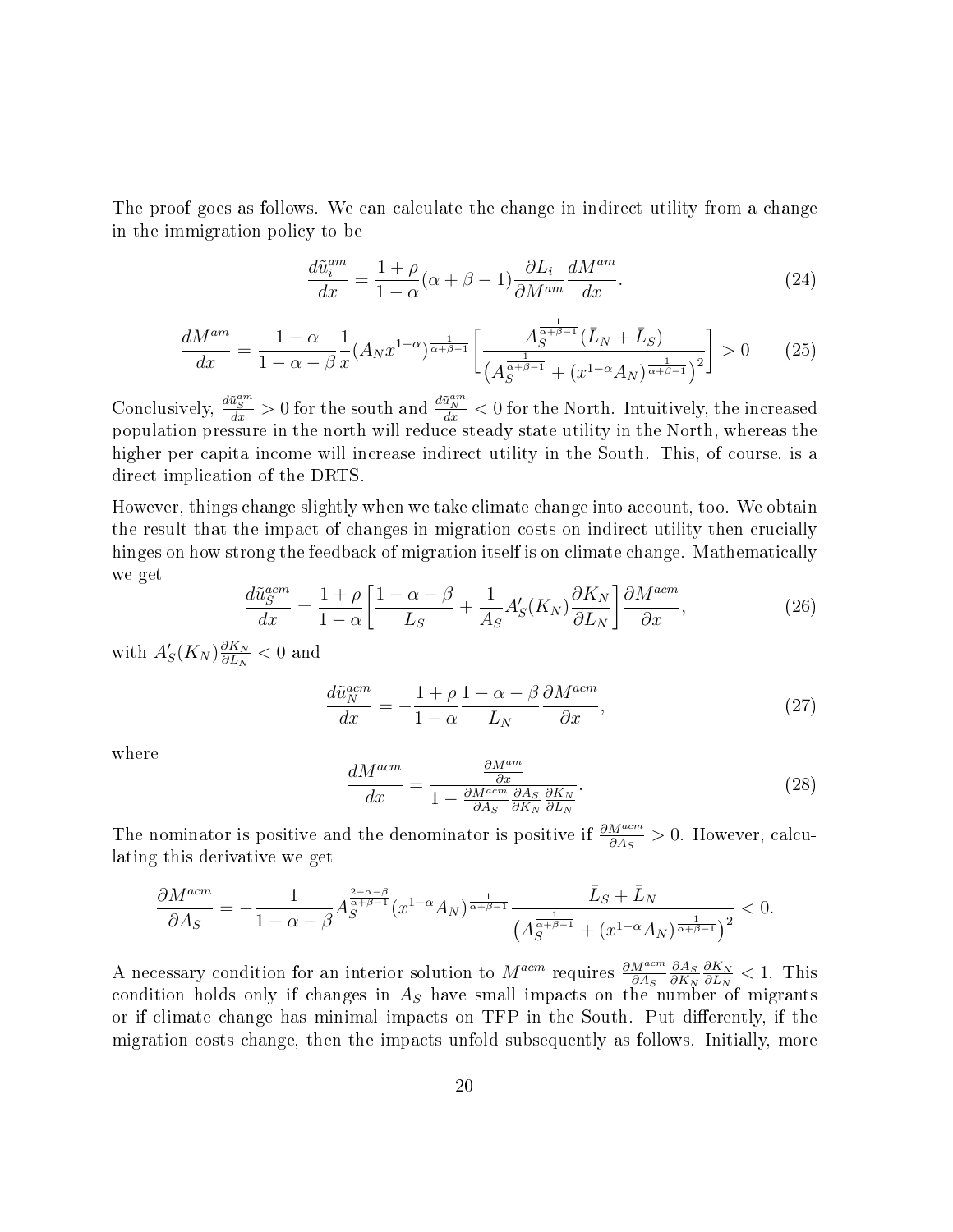people wish to migrate since the costs are lower, and thus the perceived benefit of moving to the north is higher. The secondary effect of this is, however, that more migrants pollute more and therefore induce a further decrease in the productivity of the South. If migrants have only a small impact on climate change, then  $M^{acm}$  will be insignificantly higher than  $M^{am}$ . However, if the impact of migrants on total climate change is large enough and climate change impacts the migration decisions strongly, then this could potentially lead to a corner solution: All inhabitants from the South wish to migrate to the North. In any case we can conclude that  $dM^{acm}/(dx) > dM^{am}/(dx)$ .

The effect on the environment is similar. Since temperature in steady state is  $T =$  $g(\frac{\gamma\mu}{\delta}K_N)$ , we can then deduce that climate change is somewhat proportional to changes in  $K_N$ .  $K_N$  in steady state is given by  $K_N = \begin{bmatrix} \frac{\rho}{1 + \rho} \end{bmatrix}$  $\frac{\rho}{1+\rho}\beta A_N L_N^\beta$  $\frac{\beta}{N}$ ] $\frac{1}{1-\alpha}$ , implying that  $\frac{dK_N}{dx}$  depends on  $\frac{dM^{acm}}{dx}$ . Since we know that  $M^{acm} > M^{am}$ , it is clear that climate change will thus be intensified.

The effect on inequality is as follows. We define North-South inequality simply as the ratio  $\tilde{u}_N/\tilde{u}_S$ . Inequality is minimized when  $\tilde{u}_N = \tilde{u}_S$  and increases<sup>11</sup> when the ratio deviates from 1. Since we know that steady state per capita utility of the North in the benchmark case is higher than the one of the South, then a reduction in inequality from the immigration policy requires  $d(\tilde{u}_N/\tilde{u}_S)/(dx) < 0$ . This is equivalent to the condition

$$
\frac{1+\rho}{1-\alpha}\bigg[-(1-\alpha-\beta)\bigg(\frac{\tilde u_S}{L_N}+\frac{\tilde u_N}{L_S}\bigg)-\tilde u_N\frac{A'_S(K_N)}{A_S}\frac{\partial K_N}{\partial L_N}\bigg]\frac{dM^{acm}}{dx}<0.
$$

The first term inside the brackets is negative and relates to the DRTS. It vanishes if there are no DRTS, since then indirect utility is not (directly) affected by migration. Since  $\tilde{u}_S \uparrow$  if  $M^{acm} \uparrow$ , then due to DRTS fewer people can share more wealth. The indirect effect is given by the second term, which is positive. It relates to the effect of migrants on climate change. The more migrants move to the North, the more they will add to world pollution and the stronger will be the climate change effects in the South. This feedback will work against equality. We can therefore conclude that world inequality will increase or diminish depending on which of the terms is stronger.

## 5.2 Green Technology

Many researchers believe that technological improvements are the key means of relieving production from the climate change constraints, especially given that preferences are not

<sup>&</sup>lt;sup>11</sup>For simplicity we assume that  $\tilde{u}_i > 0$ .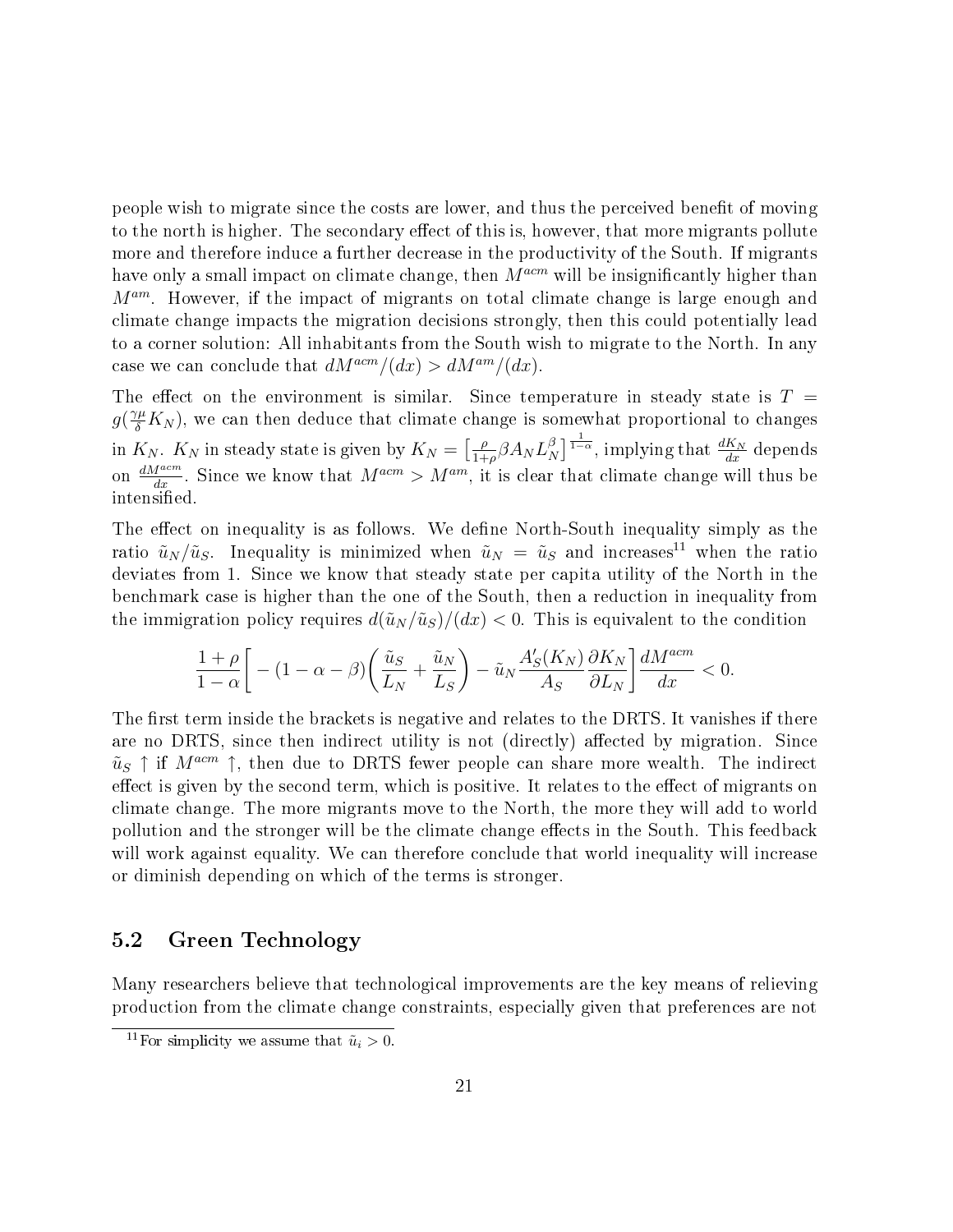expected to change sufficiently. Furthermore, these investments need to happen now, in order to prevent climate damages in the distant future. Researchers sometimes find that, due to discounting or uncertainties, it does not pay to take these investments now. Our approach here relies on abstracting from those short-run problems and on only looking at the potential effect of an investment in green technology today on the long-run number of migrants, climate change and North-South inequality in the future.

We therefore assume that at one point in time the North can invest in green technology which reduces the amount of emissions per unit of production. The investment costs will obviously have no impact on the production potential in the long-run since they will be sunk. As we defined climate change as  $T = g(\frac{\gamma \mu}{\delta} K_N)$ , with  $A_S(T)$  denoting the impact thereof, then within the terms of our model, this means we analyze changes in  $\mu$ . Obviously, decreases in  $\mu$  signify a greener technology. We collect the results in the subsequent proposition.

Proposition 4 Adopting a greener technology will reduce the long-run number of migrants; reduce climate change directly and indirectly; either increase or decrease North-South inequality.

To prove the results presented in this proposition, we follow the approach from before and derive

$$
\begin{array}{rcl}\n\frac{d\tilde{u}_{S}^{acm}}{d\mu} & = & \frac{1+\rho}{1-\alpha}\frac{1}{A_{S}}\frac{\partial A_{S}}{\partial\mu} + \frac{1+\rho}{1-\alpha}\left[\frac{1}{A_{S}}\frac{\partial A_{S}}{\partial M^{acm}} + (1-\alpha-\beta)\frac{1}{L_{S}}\right] \frac{dM^{acm}}{d\mu}, \\
\frac{d\tilde{u}_{N}^{acm}}{d\mu} & = & - (1-\alpha-\beta)\frac{1+\rho}{1-\alpha}\frac{1}{L_{N}}\frac{dM^{acm}}{d\mu},\n\end{array}
$$

where

$$
\frac{dM^{acm}}{d\mu} = \frac{\frac{\partial M^{am}}{\partial \mu}}{1 - \frac{\partial M^{acm}}{\partial A_S} \frac{\partial A_S}{\partial K_N} \frac{\partial K_N}{\partial L_N}}.\tag{29}
$$

We can calculate

$$
\frac{\partial M^{am}}{\partial \mu} = -\frac{A_S^{\frac{2-\alpha-\beta}{\alpha+\beta-1}}}{1-\alpha-\beta} \left[ \frac{(x^{1-\alpha}A_N)^{\frac{1}{\alpha+\beta-1}}(\bar{L}_N + \bar{L}_S)}{((A_S)^{\frac{1}{\alpha+\beta-1}} + (x^{1-\alpha}A_N)^{\frac{1}{\alpha+\beta-1}})^2} \right] \frac{\partial A_S}{\partial \mu} > 0
$$

An interior solution for  $M^{acm}$  either requires a small enough impact of changes in productivity on the total amount of migrants or a small impact of climate change on productivity in the South. We then know that  $dM^{acm}/(d\mu) > dM^{am}/(d\mu)$ .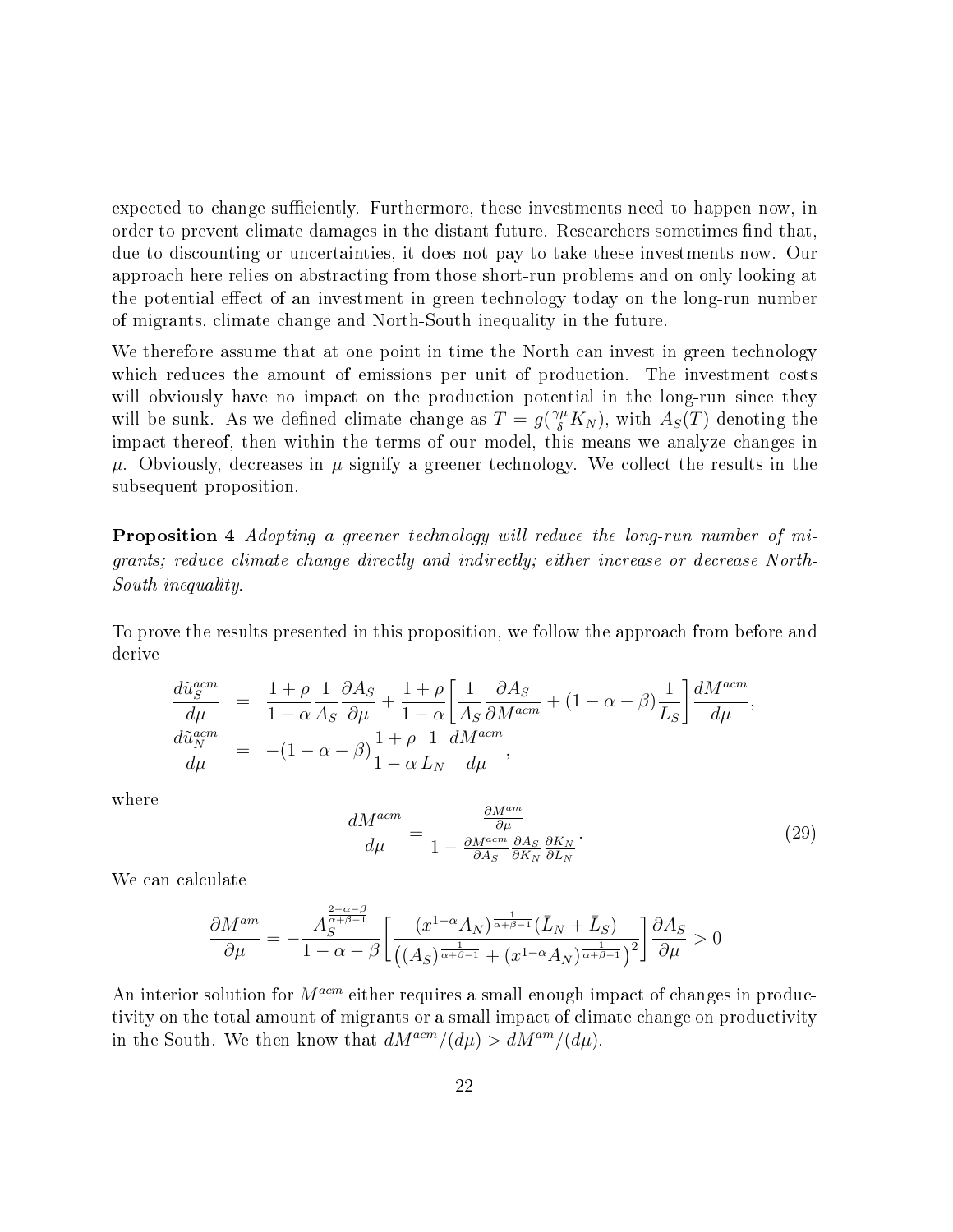In order to sign the effect of  $\mu$  on  $\tilde{u}_S^{acm}$  we need to manipulate the ambiguous term in the square brackets of  $\frac{d\tilde{u}^{acm}_{S}}{d\mu}$ . Some manipulations together with the results of the last paragraph give us

$$
\frac{d\tilde{u}_S^{am}}{d\mu} = \frac{1+\rho}{1-\alpha} \bigg[ \frac{1}{A_S} - \frac{1}{L_S} A_S^{\frac{2-\alpha-\beta}{\alpha+\beta-1}} \bigg( \frac{(x^{1-\alpha}A_N)^{\frac{1}{\alpha+\beta-1}} (\bar{L}_N + \bar{L}_S)}{((A_S)^{\frac{1}{\alpha+\beta-1}} + (x^{1-\alpha}A_N)^{\frac{1}{\alpha+\beta-1}})^2} \bigg) \bigg] \frac{\partial A_S}{\partial \mu}.
$$

As  $\frac{\partial A_S}{\partial \mu} < 0$ , then  $\frac{d\tilde{u}_S^{am}}{d\mu} < 0$  if the term inside the square brackets is positive. Simple manipulation shows that this holds if  $A_S^{\frac{1}{\alpha+\beta-1}} + (x^{1-\alpha}A_N)^{\frac{1}{\alpha+\beta-1}} > 0$ , which is always true. We can therefore unambiguously conclude that  $\frac{d\tilde{u}^{acm}_{S}}{d\mu} < 0$  and  $\frac{d\tilde{u}^{acm}_{N}}{d\mu} < 0$ . Therefore, investment in green technology is a win-win strategy in the long-run.

Since  $dM^{acm}/(d\mu) > 0$ , it is straight-forward to show that in the long-run the environment is in a better state, as total production in the North is lower due to fewer migrants. In addition, adopting a greener technology also bears a direct effect on the environment since the emissions per unit of capital are reduced. This could be called a double-dividend policy in favor of the environment.

Our analysis of North-South inequality suggests the following. Our measure of inequality is reduced if

$$
-\tilde{u}_N\frac{d\tilde{u}_S^{acm}}{d\mu}-\frac{1+\rho}{1-\alpha}\bigg[(1-\alpha-\beta)\frac{\tilde{u}_S}{L_N}+\tilde{u}_N\frac{A_S'(K_N)}{A_S}\frac{\partial K_N}{\partial L_N}\bigg]\frac{dM^{acm}}{d\mu}<0.
$$

An investment in greener technology (implying  $\mu \downarrow$ ) today leads to a reduction in the number of migrants in the long-run. Fewer migrants increase per capita welfare in the North, which raises inequality (second term). However, fewer migrants in the North implies also less climate change, which raises productivity in the South and thus reduces inequality (third term). In addition, climate change is directly reduced through the use of greener technology, which again reduces inequality (inside first term). Then, if the DRTS in the South are not too large (inside first term), this will imply an overall decrease in world inequality.

#### 5.3 Investment in clean technologies or in border controls

Should the government invest in greener technology or in immigration controls? Assume the government has a fixed amount of resources  $\tau = \bar{\tau}$ , then the budget constraint can be written as  $\tau_{\mu} = \bar{\tau} - \tau_x$ . The northern government will choose the optimal share of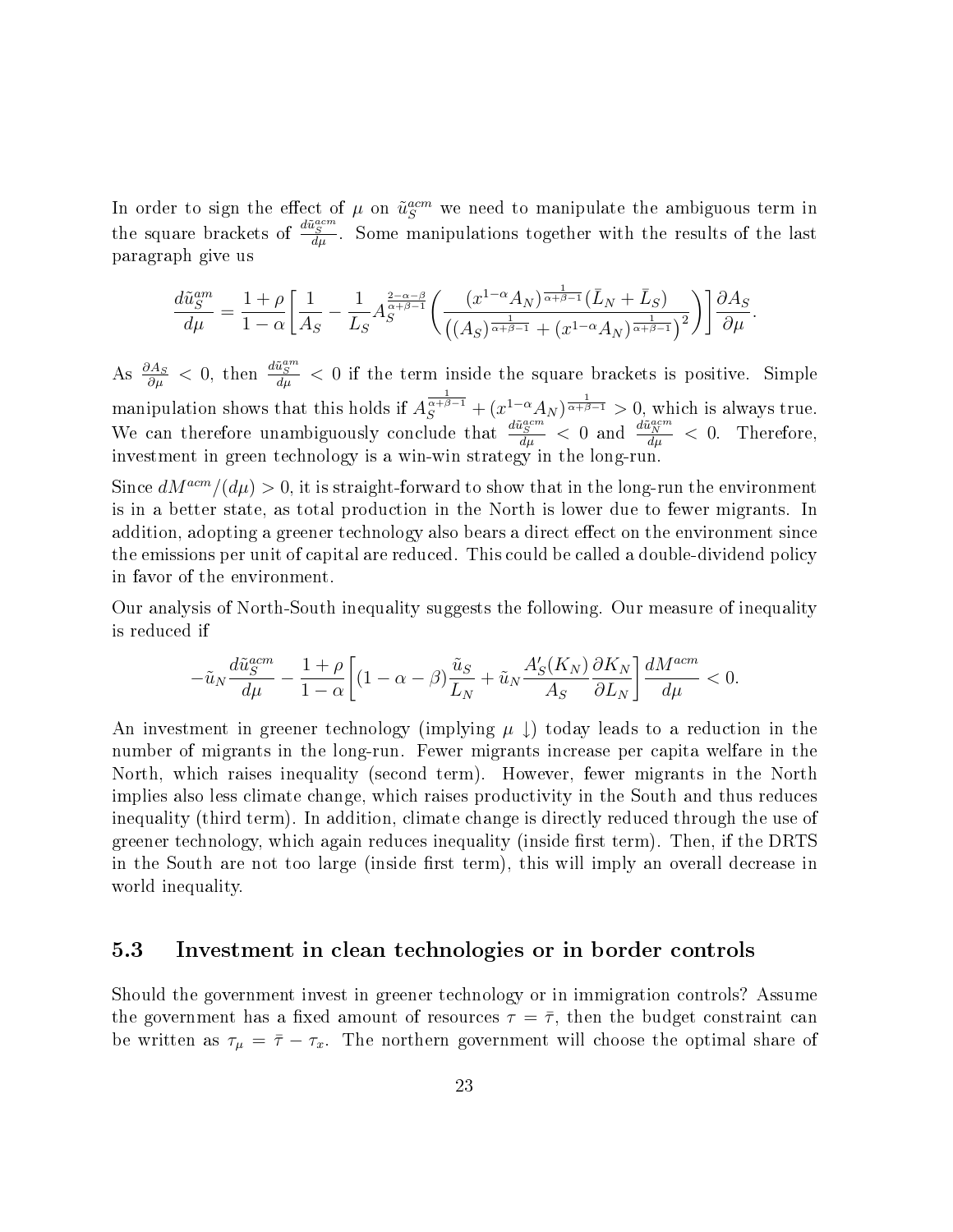tax revenues to allow to border controls by maximizing the utility of a northern citizen subject to  $\tau_x$ .

$$
\frac{d\tilde{u}_N}{d\tau_x} = \frac{\partial u_N}{\partial M} \frac{\partial M}{\partial \tau_x}
$$

The sign of  $\frac{d\tilde{u}_N}{dx}$  will determine if the government will spend more on border controls or more on green technologies. Since  $\frac{\partial u_N}{\partial M} < 0$  the government decisions will depend on the sign of  $\frac{\partial M}{\partial \tau_x}$ . Thus for a given tax rate  $\bar{\tau}$ , if  $\frac{dM}{d\tau_x} < 0$ , then the government will invest more in border controls while reducing its investments in green technologies. The reverse is true if  $\frac{dM}{d\tau_x} > 0$ .

Since the theoretical conditions do not provide interpretable results we shall give a numerical illustration. Consider the North to be either EU-15 (EU) or North-America (NAM), which comprises United States and Canada. Will each of these two regions spend more on green technologies or on border controls? In order to address this issue we do a similar extrapolation exercise as before and choose the following functional forms:  $A_S(K_N) = \frac{A_S}{1 + \omega T}$ ,  $T = \mu K_N, x = \frac{\bar{x}}{1 + a\tau}$  $\frac{\bar{x}}{1+a\tau_{x}Y_{N}},\,\mu=\frac{\bar{\mu}}{1+b\tau_{\mu}}$  $\frac{\mu}{1+b\tau_\mu Y_N}.$ 

In 2050, populations in Europe and North-America there will be respectively  $L_{EU} = 0.328$ and  $L_{NAM} = 0.328$  bn of people, while in the south  $L_S = 8.165$ . The share of migrants from developing countries in EU and NAM corresponds to  $10.13\%$  and  $4.9\%$  in 2000. We keep these shares to constant in 2050. We take the following values  $\alpha = 0.37$ ,  $\beta = 0.44$ .  $\rho = 0.9$ ,  $\tau_N = 0.1$  and GDP PPP equals to  $Y_{NAM} = 14.76$  and  $Y_{EU} = 14.95$  thousands bn in 2000. We assume that per capita GDP increases by  $1\%$  in each of these two regions and multiply by the respective populations to obtain the GDP in 2050. Following the procedures from above, we obtain  $K_{NAM}$  = 12.25 and  $K_{EU}$  = 7.50,  $A_N$  = 21.14 in 2050. TFP in the south is calculated as above, giving  $A<sub>S</sub> = 4.429$ . We set the unknown parameters (subject to subsequent sensitivity analysis)  $\omega = 0.05$ ,  $b = 1$  and  $a = 0.0065$ . We know that  $\mu = \frac{E}{K}$  $\frac{E}{K_N}$  and that emissions amount to  $E_{NAM} = 6.05, E_{EU} = 3.12$  thousand bn tons in 2000 in respectively North-America and in EU-15. We obtain  $\mu_{NAM} = 1.13$ and  $\mu_{NAM} = 0.57$  for 2000 and keep these values constant for 2050. Immigration costs are calibrated as before: we obtain  $x_{NAM} = 0.063$  and  $x_{EU} = 0.077$ . The parameters  $\bar{x}$ ,  $\bar{\mu},\,\bar{A}_S$  are then calibrated to match  $x,\,\mu$  and  $A_S.$ 

We obtain, given the respective structures of both economies, that North-America will invest more in immigration costs ( $\tau_x = 84.66\%$ ) while Europe spends most of its tax revenues on green technologies ( $\tau_{\mu} = 85.19\%$ ). Interestingly, we can already observe this behavior currently. However, it must be said that this result rests solely on a per capita utilitarian approach, neglecting any other ethical or political dimensions.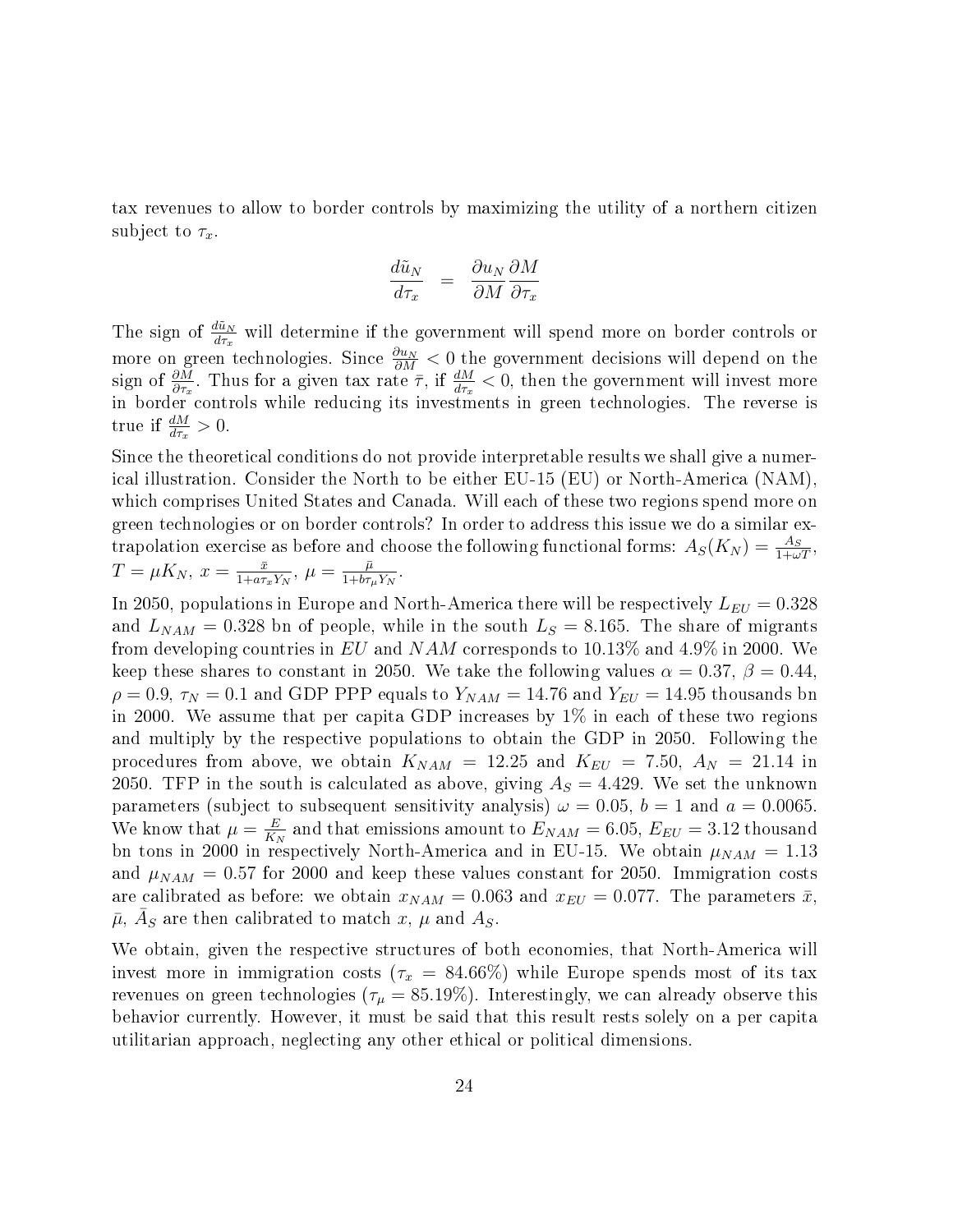# 6 Conclusion

In this article we investigate the relationship between climate change and international migration. We make use of a two-regions overlapping generations model similar to Galor [19] but allow for climate change to affect the productivity in the South.

Our main findings are that climate change will most likely increase world migration and that even small changes in its impact can imply signicant changes in the amount of migrants in the long-run. A simple calibration exercise suggests the the number of migrants increase by a factor of four if climate change reduces southern productivity by approximately 5 percent. However, from our empirical overview in the first part of this paper it is very likely that the reduction in southern productivity exceeds 5 percent in the future. Thus, it goes without saying that migration is expected to re-shape world orders if it is not properly guided by international policies.

We then investigate the impact which a world migration institute might have on the stock of global migrants. In this setting we allow the institute to internalize the snowball effects which the migrants themselves have on the global climate and we allow the institute to take the total costs of migration into account. We look at two social welfare functions, a utilitarian one and an egalitarian one, the solution of both then being compared to the one obtained in the laissez-faire economy. We notice that, given our benchmark calibration, the utilitarian institute is likely to choose more world migration even if its preference toward the North is relatively low. Similarly, the egalitarian institute will choose a larger stock of world migrants which we believe is due to the relatively low migration costs.

We also analyze what effect a softer immigration policy and investment in greener technology might have on the long-run number of migrants, on the environment and North-South inequality. Both policies could be undertaken for different reasons. Whereas we interpret the softer immigration policy as an aftercare policy which makes the North take its responsibility for the effects of climate change which it itself imposed upon the South. the investment in greener technology can easily be understood as a precautionary or forethought policy. We show that the immigration policy clearly increases the number of migrants but worsens climate change and has an ambiguous effect on North-South inequality. On the contrary, the investment in greener technology leads to fewer long-run migrants, a better environment, but again an ambiguous sign for the inequality measure. It is therefore clear that any policy undertaken by the North will depend on the importance which the North places upon displacement of people, climate change or inequality. Importantly, the qualitative results do not depend on whether the costs of the policies are sunk in the future or whether the policies incur continuous costs. With a numerical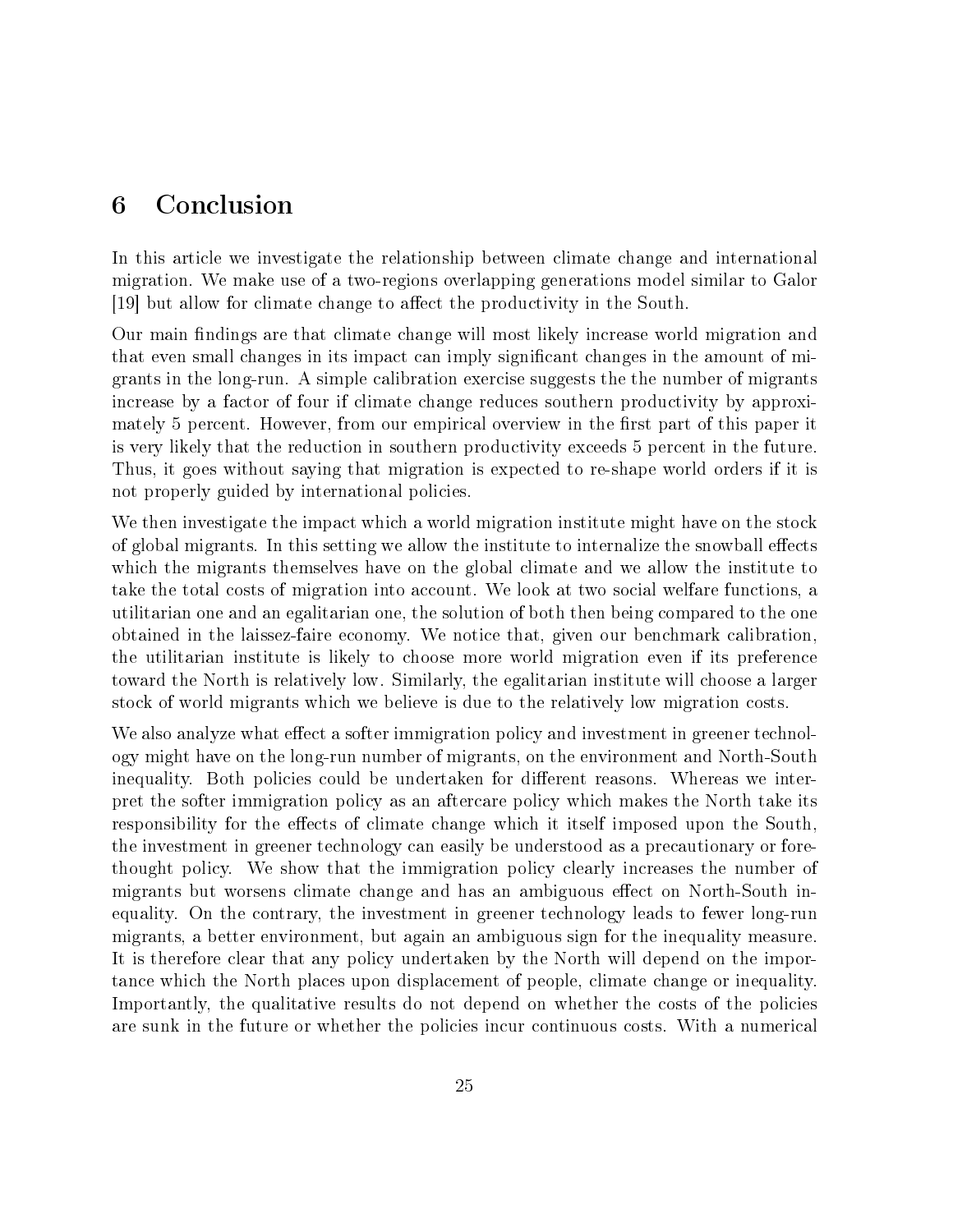example we show that the US would prefer to invest in immigration policy, whereas the EU would prefer to invest in green technology, a result which stems from the differences in production technologies.

There are many extensions which this model could see. Firstly, it should be interesting to analyze the short-run migration decisions and compare these to the long-run choices. Since we know that a policy which has positive effects in the long-run might have significant costs in the short-run, it can be important to compare the costs and benefits of both. Furthermore, though in the long-run this is clearly unimportant, in the short-run we could see signicant impacts of population growth. Including this in this model will pose challenging problems.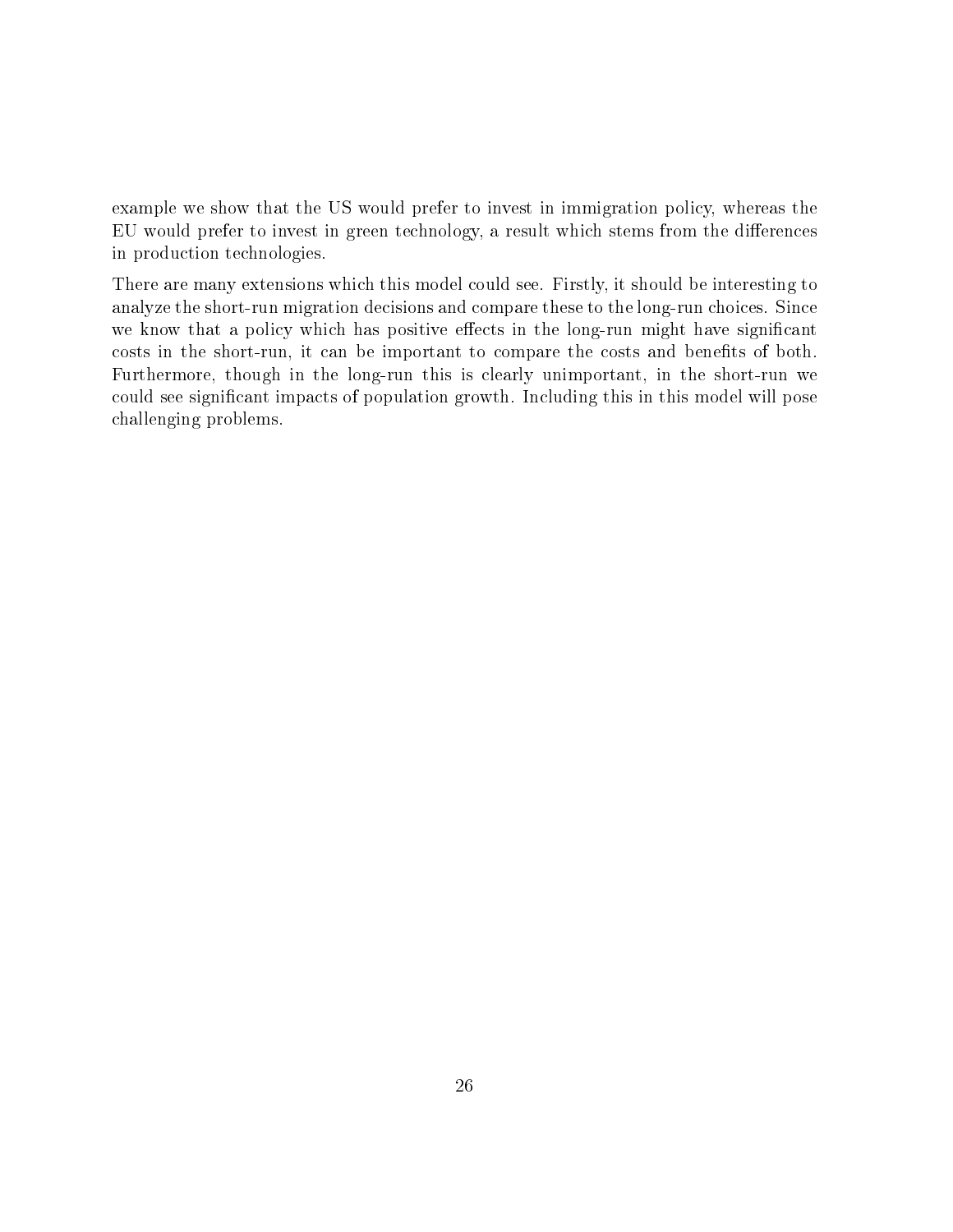# References

- [1] A. A. Afolayan and I. O. Adelekan. The role of climatic variations on migration and human health in africa. The Environmentalist,  $18(4):213-318$ , 1999.
- [2] International Energy Agency. International energy annual 2004. 2004.
- [3] M.E. Assessment. Ecosystems and Human Well-being: Synthesis. Island Press, 2005.
- [4] The World Bank. 2006 world development indicators online. Technical report, Development Data Group, 2007.
- [5] S. Basu and J. G. Fernald. Returns to scale in u.s. production: Estimates and implications. Journal of Political Economy,  $105(2):249-83$ , April 1997.
- [6] V.R. Bencivenga and B.D. Smith. Unemployment, Migration, and Growth. Journal of Political Economy, 105(3):582, 1997.
- [7] R. Black. Environmental Refugees: Myth Or Reality? UNHCR, 2001.
- [8] B. Brown. Onions. Southern Idaho fertilizer guide, 2000. University of Idaho.
- [9] BD Brown, AJ Hornbacher, and DV Naylor. Sulfur-coated Urea as a Slow Release Nitrogen Source for Onions. Cooperative Extension Service, University of Idaho, College of Agriculture, 1988.
- [10] Les Christie. Growth states: Arizona overtakes nevada: Texas adds most people overall; louisiana population declines nearly 5%. Technical report, CNN, December 22, 2006, 2006.
- [11] A. Cigno. Growth with Exhaustible Resources and Endogenous Population. Review of Economic Studies,  $48(2):281-287$ , 1981.
- [12] B. Crettez, P. Michel, and J.P. Vidal. Time preference and labour migration in an OLG model with land and capital. Journal of Population Economics, 9(4):387-403, 1996.
- [13] D. de La Croix and P. Michel. A Theory of Economic Growth: Dynamics and Policy in Overlapping Generations. Cambridge University Press, 2002.
- [14] F. Docquier and A. Marfouk. International Migration, Remittances and Development. 2006.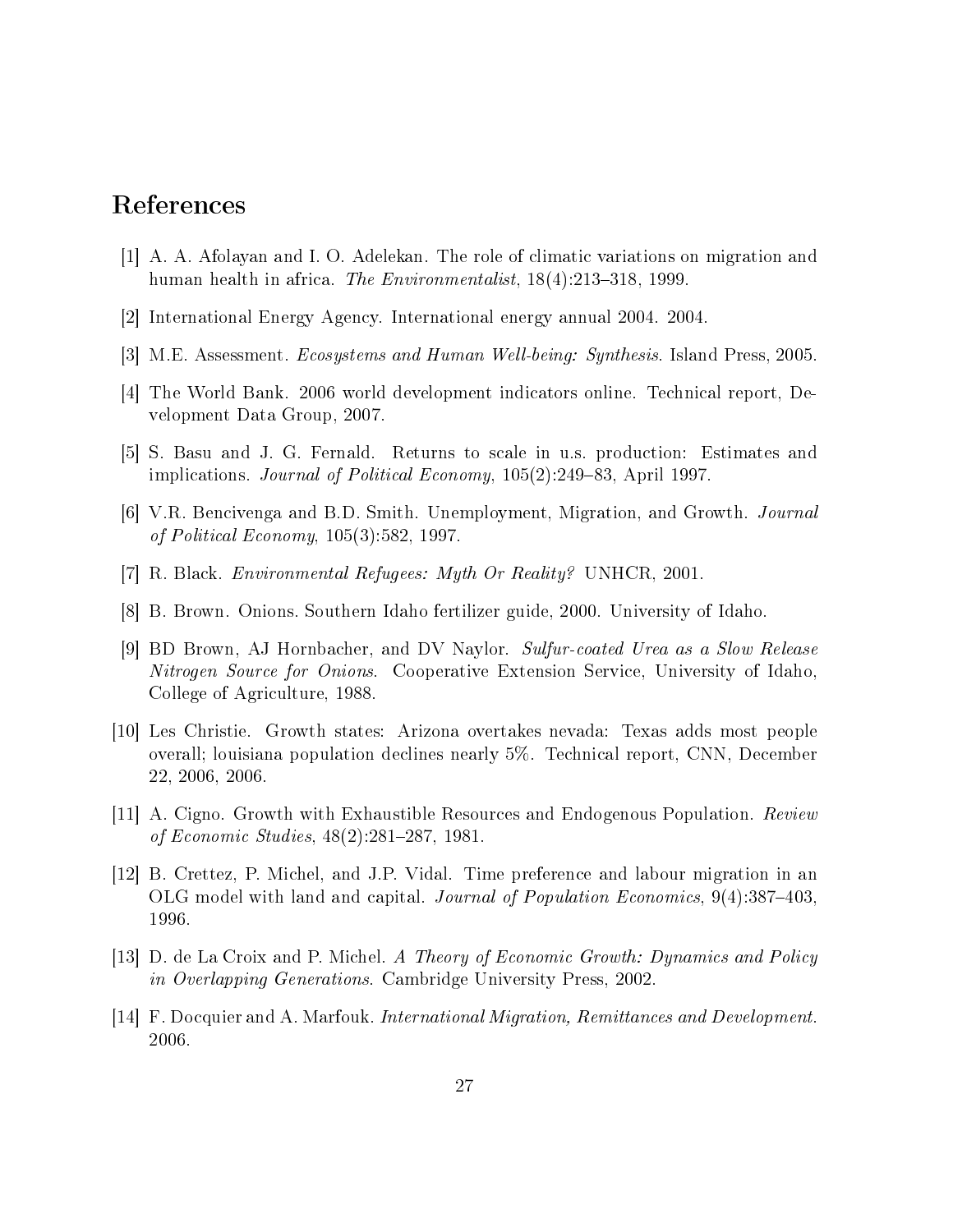- [15] M. Ezra. Ecological Degradation, Rural Poverty, and Migration in Ethiopia: A Contextual Analysis. Population Council, 2001.
- [16] G. Facchini and G. Willmann. The political economy of international factor mobility. Journal of International Economics,  $67(1):201-219$ , September 2005.
- [17] C. Flavin and O. Tunali. Ein klima der hoffnung. Worldwatch Paper, 1998.
- [18] FOOD and AGRICULTURE ORGANIZATION. The State of Food and Agriculture 2003-2004. FAO Agriculture Series (SOFA), 2004.
- [19] Oded Galor. Time preference and international labor migration. Journal of Economic *Theory*,  $38(1)$ :1-20, February 1986.
- [20] S. Ghatak, P. Levine, and S.W. Price. Migration Theories and Evidence: An Assessment. Journal of Economic Surveys,  $10(2):159-198$ , 1996.
- [21] F Hahn and R Solow. A critical essay on modern macroeconomic theory. Blackwell, Oxford, 1995.
- [22] J.R. Harris and M.P. Todaro. Migration, Unemployment and Development: A Two-Sector Analysis. The American Economic Review,  $60(1)$ :126-142, 1970.
- [23] S. Henry, B. Schoumaker, and C. Beauchemin. The Impact of Rainfall on the First Out-Migration: A Multi-level Event-History Analysis in Burkina Faso. Population  $& Environment, 25(5):423-460, 2004.$
- [24] G. Hugo. Environmental Concerns and International Migration. International Migration Review,  $30(1)$ :105-131, 1996.
- [25] INCCCD. The almeria statement on desertification and migration. Technical report, Intergovernmental Negotiating Committee for a Convention to Combat Desertication, 1994.
- [26] IPCC. Climate Change 2007 Impacts, Adaptation and Vulnerability. Cambridge University Press, 2007.
- [27] TAR IPCC. Intergovernmental Panel on Climate Change: Climate Change 2001- Third Assessment Report. 2001.
- [28] Borjas G. J. The labor demand curve is downward sloping: Re-examining the impact of immigration on the labor market. The Quarterly Journal of Economics, 118(4):1335–1374, November 2003.